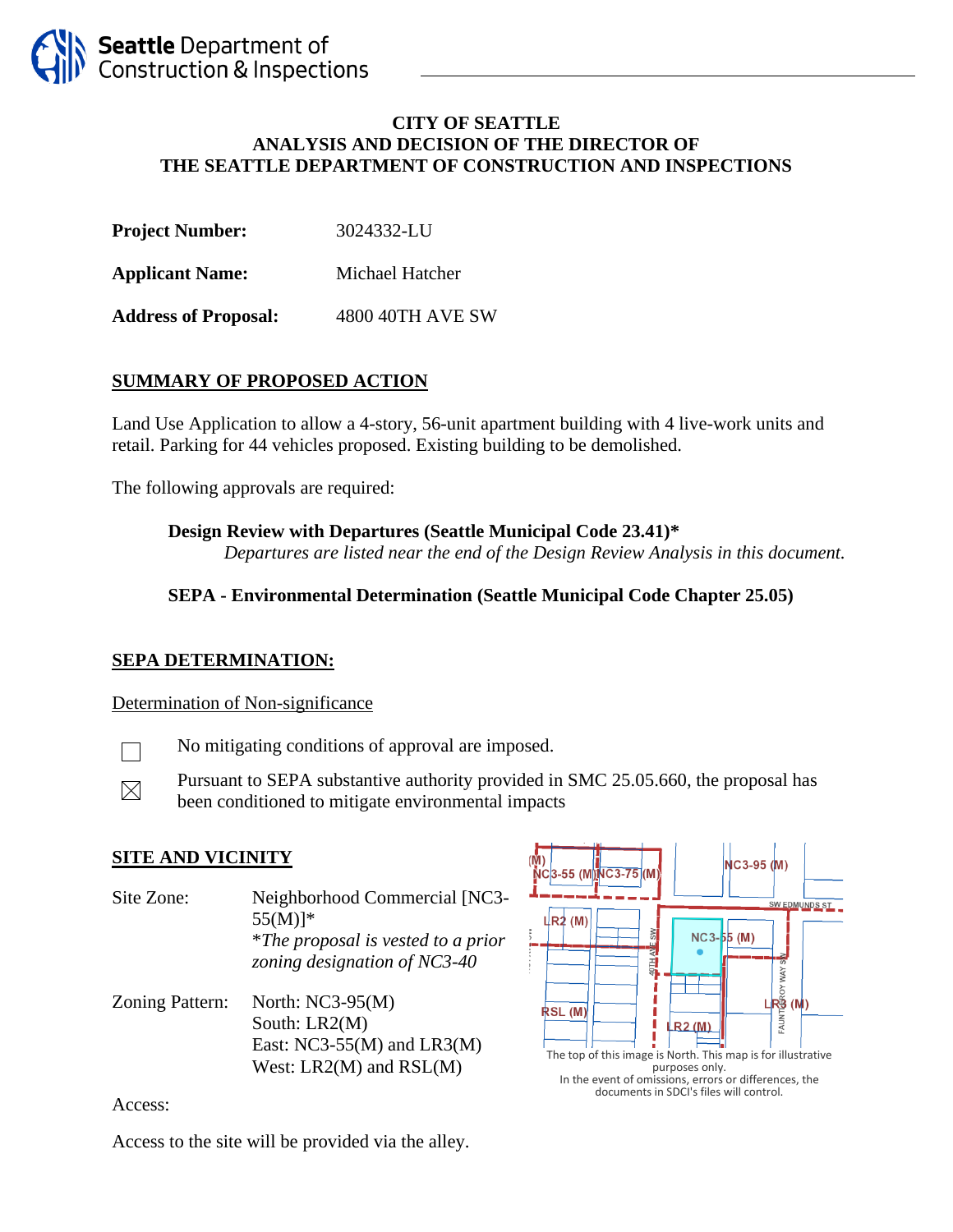Page 2 of 24 Project No. 3024332-LU

Environmentally Critical Areas: None mapped

Current and Surrounding Development; Neighborhood Character:

The property is currently occupied by a surface parking lot. The project site is located at the southeast corner of intersection at SW Edmunds Street and 40<sup>th</sup> Avenue SW. The site is also located at the southern edge of the West Seattle Junction Urban Village. The area was rezoned on 4/19/2019.

Surrounding development includes both older 2-story brick buildings and contemporary mixeduse development with heights of 65' to 85' north of SW Edmunds St. South of the project site the area transitions to lowrise residential with townhomes immediately adjacent to site. Across 40<sup>th</sup> Avenue SW, single family homes sit raised above the street due to topography of the area.

Public Comment:

The public comment period ended on 8/30/2017. In addition to the comment(s) received through the Design Review process, other comments were received and carefully considered, to the extent that they raised issues within the scope of this review. These areas of public comment related to construction impacts and parking. Comments were also received that are beyond the scope of this review and analysis per SMC 23.41 and 25.05.

### **I. ANALYSIS – DESIGN REVIEW**

The design packet includes information presented at the meeting, and is available online by entering the project number at this website: <http://www.seattle.gov/DPD/aboutus/news/events/DesignReview/SearchPastReviews/default.aspx>

The packet is also available to view in the file, by contacting the Public Resource Center at SDCI:

**Mailing Address:** 700 Fifth Ave., Suite 2000 **Public Resource Center** P.O. Box 34019

Seattle, WA 98124-4019

**Email:** [PRC@seattle.gov](mailto:PRC@seattle.gov)

### **EARLY DESIGN GUIDANCE May 4, 2017**

### **PUBLIC COMMENT**

The following public comments were offered at this meeting:

- Supported the new development, however was concerned with how the proposed project will meet the residential zone transition. Concerned with privacy impacts related to noise, compatibility, and landscaping.
- Commented that the massing options appeared very similar.
- Recommended the project take advantage of the southern sun exposure.
- Advocated for a strong corner design.
- Suggested boutique retail should incorporate layered landscaping to create finer grained pedestrian experience.
- Suggested locating more of the massing along Edmonds and pulling back more along the residential adjacency.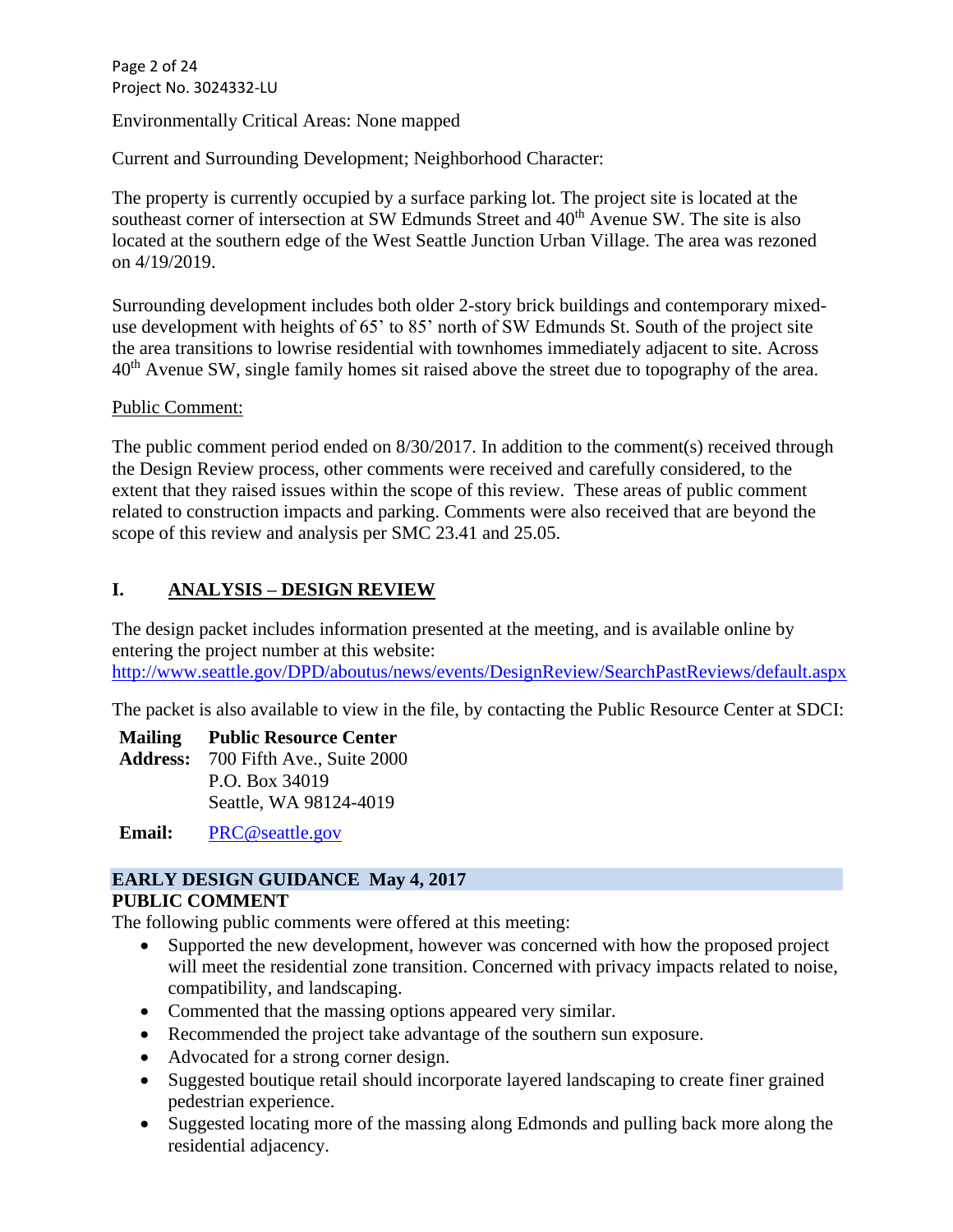Page 3 of 24 Project No. 3024332-LU

One purpose of the design review process is for the Board and City to receive comments from the public that help to identify feedback and concerns about the site and design concept, identify applicable citywide and neighborhood design guidelines of highest priority to the site and explore conceptual design, siting alternatives and eventual architectural design. Concerns with off-street parking, traffic and construction impacts are reviewed as part of the environmental review conducted by SDCI and are not part of this review. Concerns with building height calculations and bicycle storage standards are addressed under the City's zoning code and are not part of this review.

All public comments submitted in writing for this project can be viewed using the following link and entering the project number:<http://web6.seattle.gov/dpd/edms/>

### **PRIORITIES & BOARD RECOMMENDATIONS**

After visiting the site, considering the analysis of the site and context provided by the proponents, and hearing public comment, the Design Review Board members provided the following siting and design guidance.

### **1. Massing/Design Concept:**

- a. The Board discussed the massing options, acknowledging the changes in massing treatment along 40<sup>th</sup> Avenue SW. However, the Board commented that the overall massing was very similar in each option. The Board expressed enthusiasm for the massing study image presented on page 19 for Option 3, which further illustrated the presence of a strong street wall along SW Edmunds, two-story masonry base, and prominent commercial corner. **(CS2-C-1 Corner Sites, CS2-C Relationship to the Block, CS2-D-4. Massing Choices, DC4-A Exterior Elements and Finishes, CS3-I Architectural Context)**
- b. The Board was supportive of the ziggurat concept of terracing the balconies along  $40<sup>th</sup>$  Avenue SW. Echoing public concerns, however, the Board was concerned that the terracing terminated with another 4-story corner gesture along the south property line at the zone transition. The Board stated this seemed to diminish both the presence of the commercial corner and terracing concept, as well as, create a less successful transition to the townhomes located in the lowrise zone directly to the south of the property. **(CS2-C-1 Corner Sites, CS2-II-i Reinforce Street Corners, CS2-C Relationship to the Block, CS2-D-4 Massing Choices, DC2-I-ii Cohesive Architectural Concept)**
- c. The Board supported preferred Option C, but they agreed the massing needed to be further resolved as the building turned the corner onto  $40<sup>th</sup>$  Avenue SW. **(CS2-C Relationship to the Block, CS2-D-4. Massing Choices)**
- d. In order to reconcile the competing corners and simplify the massing form, the Board stated they would be open to a departure which allowed a reduced alley setback. This would allow the upper stories of the SW corner gesture to be pulled away from the street, restoring the presence of the NW commercial corner (as shown on page 19) as the prominent gesture and allowing for a more compatible transition from commercial to lowrise with a continuous two-story base along  $40<sup>th</sup>$  Avenue SW. **(CS2-C-1**) **Corner Sites, CS2-II-i Reinforce Street Corners, CS2-C Relationship to the Block, CS2-D-4 Massing Choices)**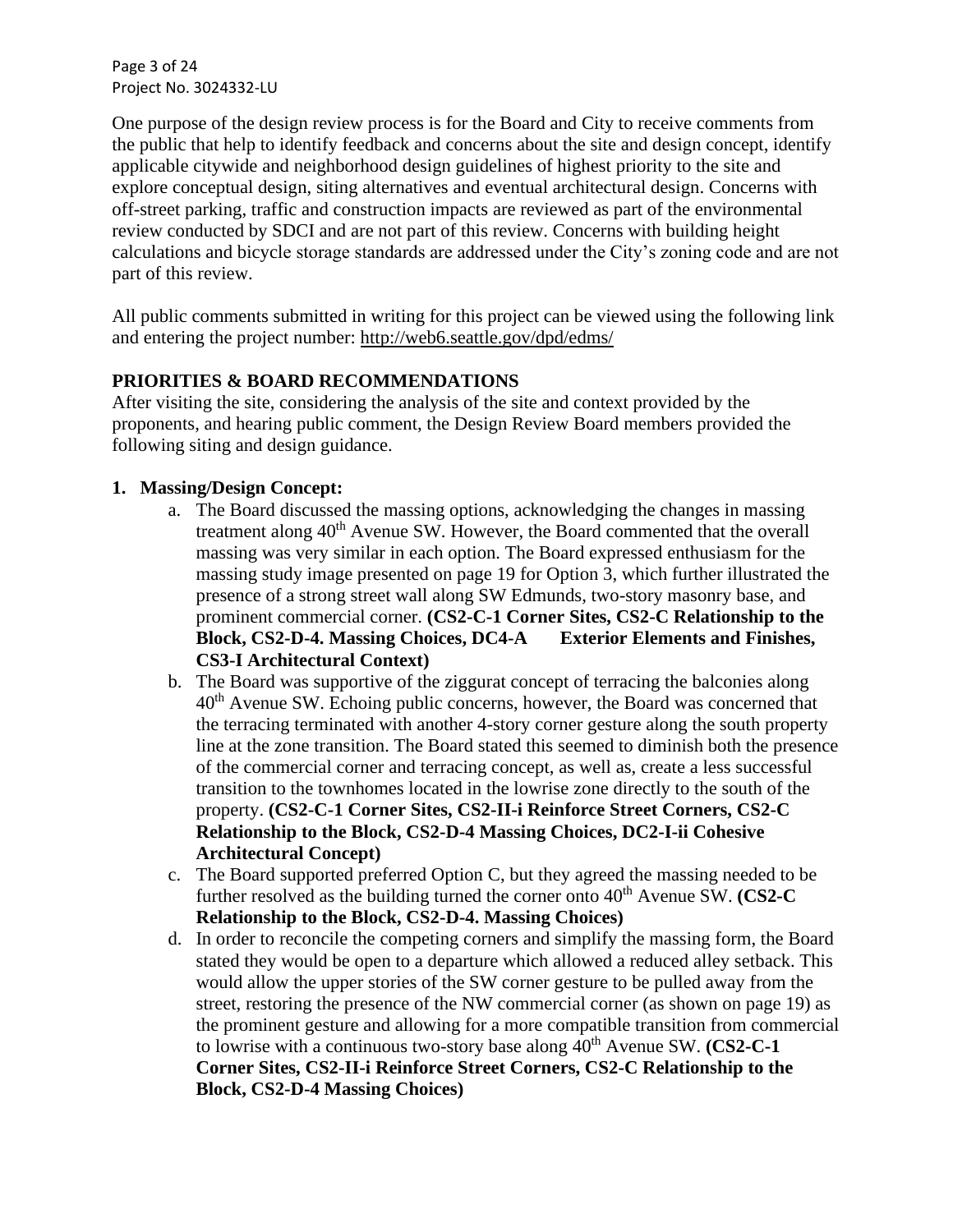Page 4 of 24 Project No. 3024332-LU

### **2. Zone Transition:**

- a. The Board listened to public comment regarding the lowrise adjacency condition and agreed the proposed raised planter, as shown in option 2 page 35, had the potential to create a landscape buffer which would offer greater privacy, reduce visual impacts, and provide a breakdown of scale down to the adjacent townhomes. **(CS2-D-4 Massing Choices, PL3-B-1 Security and Privacy, DC2-D Scale and Texture)**
- b. The Board commented that the way the raised planter met the street should be thoughtfully designed, and suggested terracing down to the street to provide an enhanced pedestrian experience at the street. **(DC2-D Scale and Texture)**
- c. The Board also encouraged exploring a higher raised planter, which would allow more landscaping buffer to be seen by the neighbors. In addition, the Board acknowledged public comment and suggested exploring an opaque guard rail to provide greater privacy between neighbors. **(CS2-D-4 Massing Choices, PL3-B-1 Security and Privacy)**
- d. Though the Board acknowledged public comments related to taking advantage of southern sun exposure, the Board agreed the planter along the zone transition and terracing along  $40<sup>th</sup>$  Avenue SW were a better design solution to the townhome adjacency. **(CS2-D-4 Massing Choices, PL3-B-1 Security and Privacy)**

### **3. Retail Street Presence:**

- **a.** The Board discussed the colonnade concept agreeing setting back the store fronts to provide a strong rhythm and depth was desirable, however a full colonnade was not preferred. **(PL3-C Retail Edges, DC2-D Scale and Texture, DC4-A Exterior Elements and Finishes, CS3-I Architectural Context)**
- **b.** The Board also suggested exploring possibly chamfering the alley corner to provide more visibility for vehicles exiting from the alley, however, the refinement of this street façade should be designed cohesively. (**DC2-A-1 Site Characteristics and Uses)**

### **4. Live/Work**

a. The Board would like to see the interior programming of the space at the next meeting. A majority of the Board was supportive of the treatment of the live/work massing and indicated façade articulation which created a successful transition into the surrounding residential neighborhood. The Board agreed the plantings should be low to allow for visibility into the commercial portions of the units. **(CS3-I Architectural Context, PL1-B-1 Pedestrian Infrastructure, PL3-B-3 Buildings with Live/Work Uses)**

### **RECOMMENDATION June 7, 2018**

### **PUBLIC COMMENT**

No public comments were offered at this meeting.

One purpose of the design review process is for the Board and City to receive comments from the public that help to identify feedback and concerns about the site and design concept, identify applicable citywide and neighborhood design guidelines of highest priority to the site and explore conceptual design, siting alternatives and eventual architectural design.

All public comments submitted in writing for this project can be viewed using the following link and entering the record number:<http://web6.seattle.gov/dpd/edms/>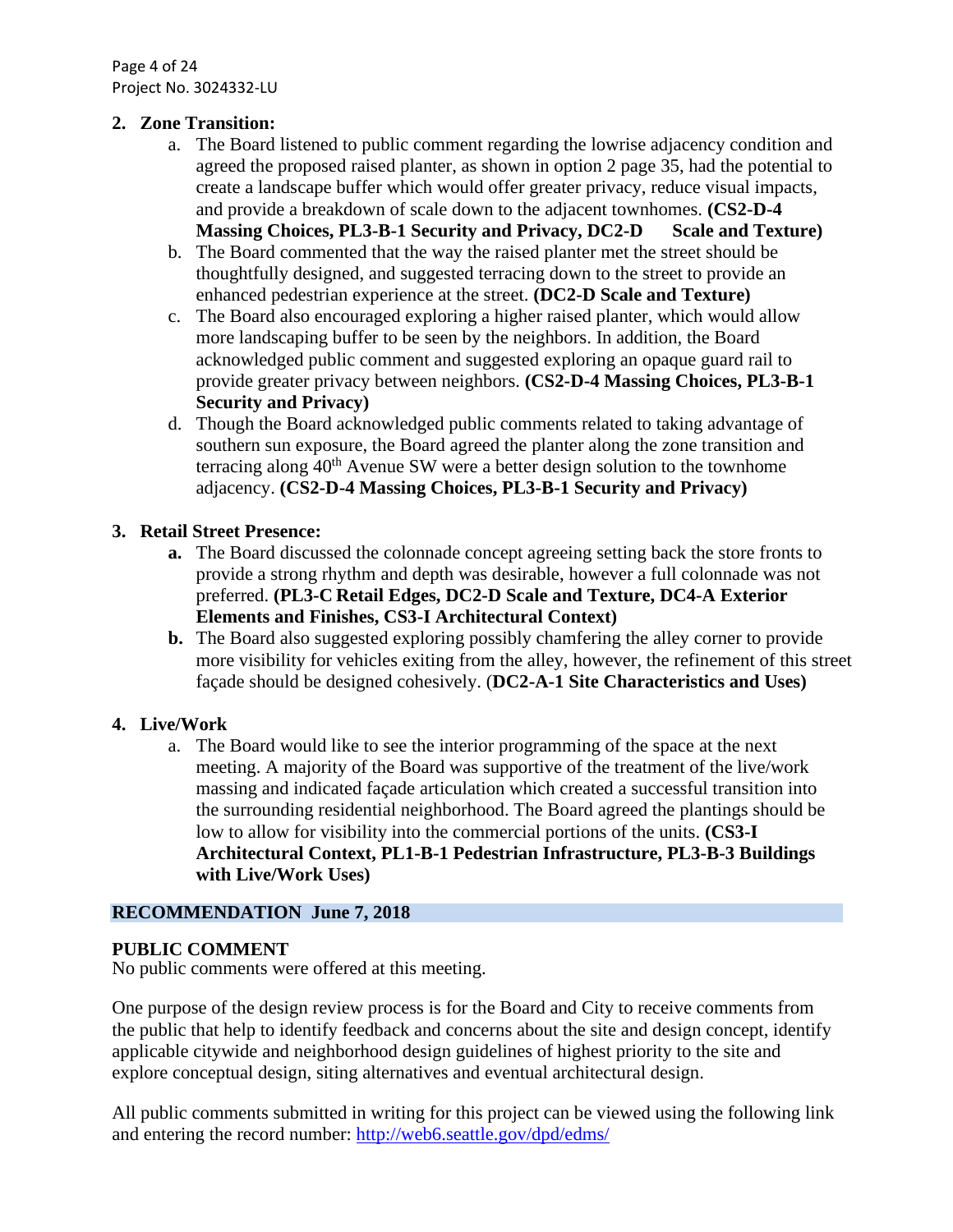### **PRIORITIES & BOARD RECOMMENDATIONS**

After visiting the site, considering the analysis of the site and context provided by the proponents, and hearing public comment, the Design Review Board members provided the following recommendations.

- 1. EDG Responses:
	- a. The Board acknowledged the massing refinements in response to Board direction given at EDG, expressing support for the refinement of the corner element and pushing back the secondary (SW) corner, which resulted in a more cohesive design. (CS2-C-1 Corner Sites, CS2-II-i Reinforce Street Corners, CS2-C Relationship to the Block, CS2-D-4 Massing Choices)
	- b. The Board was supportive of the revised design response to the adjacent neighbor including the terraced landscaping buffer, which provided privacy and mitigation of the concrete wall. (CS2-D-4 Massing Choices, PL3-B-1 Security and Privacy, DC2-D Scale and Texture)
- 2. Retail:
	- a. The Board discussed the retail bays, expressing support for the articulation of the façade, however, the Board was concerned with the depth of the recess between the bays. The Board stated they were comfortable with a slightly smaller recess as determined by the design team, but that the differentiation between bays should remain. No condition was recommended. (PL3-C Retail Edges)
- 3. Live/work
	- a. The Board discussed the live/work units along  $40<sup>th</sup>$  Avenue SW, expressing some concern regarding the grade change from the sidewalk to the southernmost unit. The Board acknowledged the transitional nature of this area from mixed use into a more residential character and agreed the overall treatment of the live/work units was appropriate. However, to mitigate the 3' grade change for the southernmost unit, in regard to safety, the Board recommended a condition to either provide a guard rail or raise the slab of the patio for this unit. (CS3-I Architectural Context, PL1-B-1 Pedestrian Infrastructure, PL3-B-3 Buildings with Live/Work Uses)
- 4. Alley
	- a. The Board discussed the blank wall along the alley, commenting that the scoring along the concrete base provided an appropriate response. However, the Board suggested the scoring pattern could be continued along the concrete base more consistently by pulling the datum lines of the south window bay down as done along the remainder of the concrete base. No condition was recommended. (DC2-B-2. Blank Walls)
	- b. The Board discussed safety along the alley and recommended a condition to provide additional down lighting along the northern portion of the alley. (PL2-B-2. Lighting for Safety)
- 5. Vehicular Circulation
	- a. The Board was concerned with the sight lines exiting from both the garage and at the corner of the alley and SW Edmunds Street. As such, the Board recommended a condition to add mirrors at the garage and corner of the alley and SW Edmunds Street with the goal of improving sight lines. In addition, the Board suggested pulling back the walls at the garage exit if possible. (DC1-B Vehicular Access and Circulation)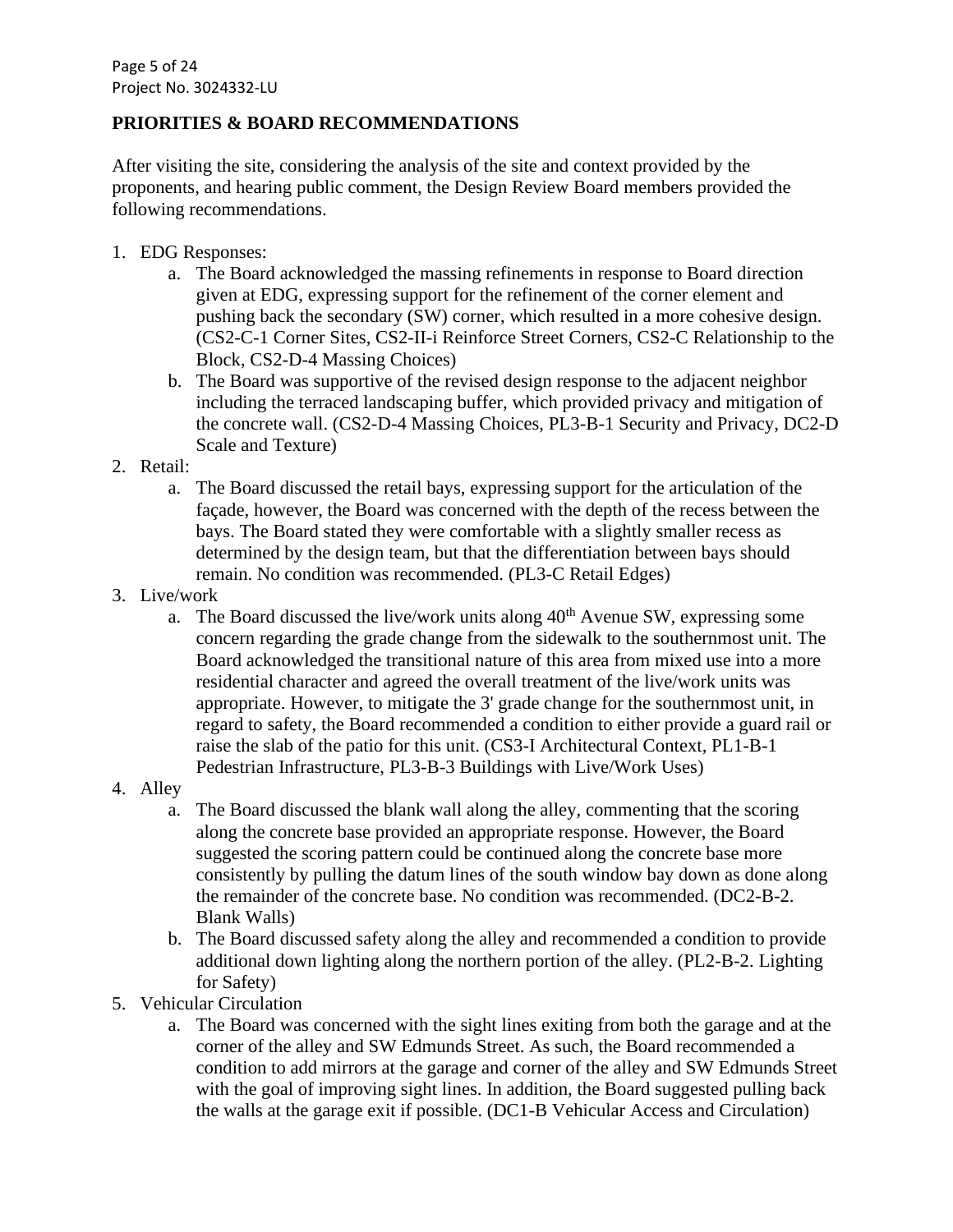Page 6 of 24 Project No. 3024332-LU

- 6. Trash
	- a. The Board supported the interior trash/recycling storage and staging as presented. (DC1-C-4. Service Uses)
- 7. Materials
	- a. The Board unanimously recommended approval of the material palette including the brick, nichiha, metal siding, screens, and cement panel as shown within the recommendation packet. (DC4-A Exterior Elements and Finishes, CS3-I Architectural Context)
	- b. The Board discussed the corner element, expressing support for the overall material composition. However, the Board recommended a condition to pull back the corner canopy from the south and east edge of the corner expression as a means of emphasizing the corner. (DC2-B-1. Façade Composition)
	- c. In addition, the Board discussed the location of the cornice detail. The Board supported this detail, however, contemplated if pushing out the face of the cornice would increase the visibility and strengthen the façade composition. As such, the Board recommended a condition to study a reduced setback of the cornice. (DC2-B-1. Façade Composition)

### **DEVELOPMENT STANDARD DEPARTURES**

The Board's recommendation on the requested departure was based on the departure's potential to help the project better meet these design guidelines priorities and achieve a better overall project design than could be achieved without the departure.

At the time of the Recommendation meeting the following departures were requested:

1. **Setback above 13' (SMC 23.47A.14B):** The Code requires lots abutting or adjacent or across the alley from residential zones provide a 15' setback above 13' height. The applicant proposed to eliminate the required setback on the East façade.

The Board unanimously recommended approval of the requested departure, as the departure reconciled the competing corner elements present at EDG by restoring the presence of the NW commercial corner as the prominent gesture, and by allowing for a more compatible transition from commercial to lowrise with a continuous two-story base along  $40<sup>th</sup>$  Avenue SW. (CS2-C-1) Corner Sites, CS2-II-i Reinforce Street Corners, CS2-C Relationship to the Block, CS2-D-4 Massing Choices)

### **DESIGN REVIEW GUIDELINES**

The Citywide and Neighborhood guidelines recognized by the Board as Priority Guidelines are identified above. All guidelines remain applicable and are summarized below. For the full text please visit the [Design Review website.](https://www.seattle.gov/dpd/aboutus/whoweare/designreview/designguidelines/default.htm)

### **CONTEXT & SITE**

### **CS1 Natural Systems and Site Features: Use natural systems/features of the site and its surroundings as a starting point for project design.**

### **CS1-A Energy Use**

**CS1-A-1. Energy Choices:** At the earliest phase of project development, examine how energy choices may influence building form, siting, and orientation, and factor in the findings when making siting and design decisions.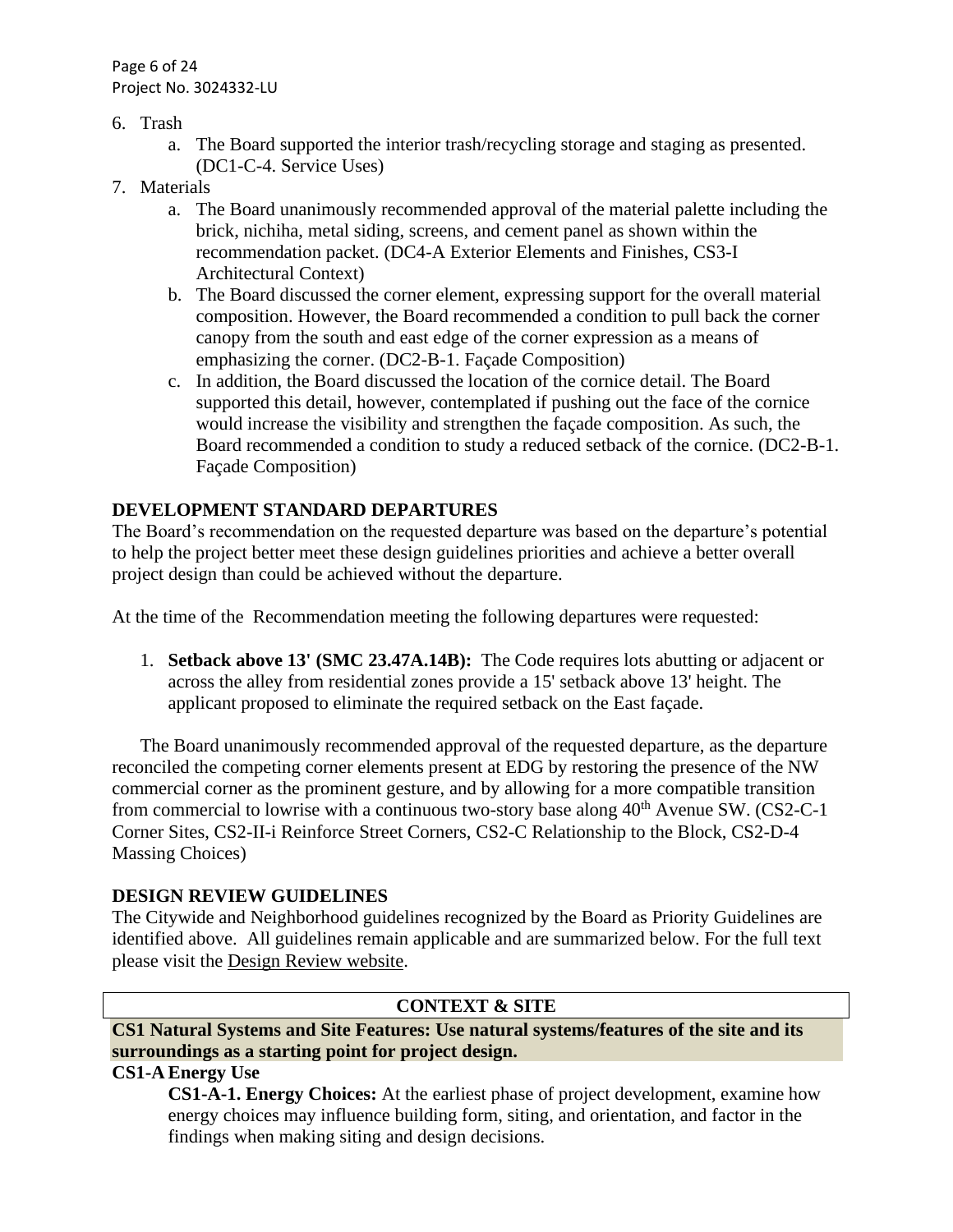Page 7 of 24 Project No. 3024332-LU

### **CS1-B Sunlight and Natural Ventilation**

**CS1-B-1. Sun and Wind:** Take advantage of solar exposure and natural ventilation. Use local wind patterns and solar gain to reduce the need for mechanical ventilation and heating where possible.

**CS1-B-2. Daylight and Shading:** Maximize daylight for interior and exterior spaces and minimize shading on adjacent sites through the placement and/or design of structures on site.

**CS1-B-3. Managing Solar Gain:** Manage direct sunlight falling on south and west facing facades through shading devices and existing or newly planted trees.

### **CS1-C Topography**

**CS1-C-1. Land Form:** Use natural topography and desirable landforms to inform project design.

**CS1-C-2. Elevation Changes:** Use the existing site topography when locating structures and open spaces on the site.

### **CS1-D Plants and Habitat**

**CS1-D-1. On-Site Features:** Incorporate on-site natural habitats and landscape elements into project design and connect those features to existing networks of open spaces and natural habitats wherever possible. Consider relocating significant trees and vegetation if retention is not feasible.

**CS1-D-2. Off-Site Features:** Provide opportunities through design to connect to off-site habitats such as riparian corridors or existing urban forest corridors. Promote continuous habitat, where possible, and increase interconnected corridors of urban forest and habitat where possible.

### **CS1-E Water**

**CS1-E-1. Natural Water Features:** If the site includes any natural water features, consider ways to incorporate them into project design, where feasible

**CS1-E-2. Adding Interest with Project Drainage:** Use project drainage systems as opportunities to add interest to the site through water-related design elements.

# **CS2 Urban Pattern and Form: Strengthen the most desirable forms, characteristics, and patterns of the streets, block faces, and open spaces in the surrounding area.**

### **CS2-A Location in the City and Neighborhood**

**CS2-A-1. Sense of Place:** Emphasize attributes that give a distinctive sense of place. Design the building and open spaces to enhance areas where a strong identity already exists, and create a sense of place where the physical context is less established. **CS2-A-2. Architectural Presence:** Evaluate the degree of visibility or architectural presence that is appropriate or desired given the context, and design accordingly.

### **CS2-B Adjacent Sites, Streets, and Open Spaces**

**CS2-B-1. Site Characteristics:** Allow characteristics of sites to inform the design, especially where the street grid and topography create unusually shaped lots that can add distinction to the building massing.

**CS2-B-2. Connection to the Street:** Identify opportunities for the project to make a strong connection to the street and public realm.

**CS2-B-3. Character of Open Space:** Contribute to the character and proportion of surrounding open spaces.

### **CS2-C Relationship to the Block**

**CS2-C-1. Corner Sites:** Corner sites can serve as gateways or focal points; both require careful detailing at the first three floors due to their high visibility from two or more streets and long distances.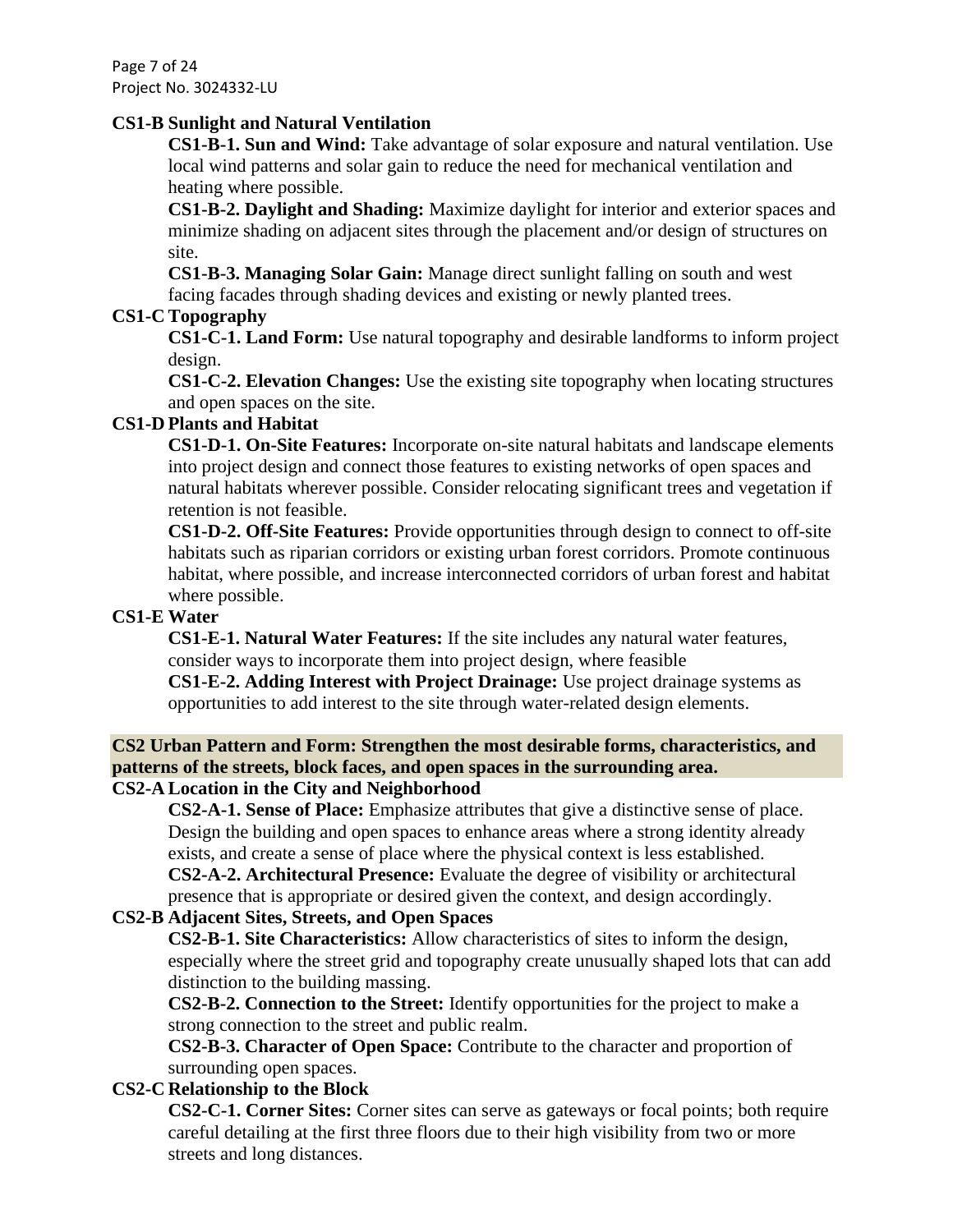Page 8 of 24 Project No. 3024332-LU

> **CS2-C-2. Mid-Block Sites:** Look to the uses and scales of adjacent buildings for clues about how to design a mid-block building. Continue a strong street-edge and respond to datum lines of adjacent buildings at the first three floors.

**CS2-C-3. Full Block Sites:** Break up long facades of full-block buildings to avoid a monolithic presence. Provide detail and human scale at street-level, and include repeating elements to add variety and rhythm to the façade and overall building design.

### **CS2-D Height, Bulk, and Scale**

**CS2-D-1. Existing Development and Zoning:** Review the height, bulk, and scale of neighboring buildings as well as the scale of development anticipated by zoning for the area to determine an appropriate complement and/or transition.

**CS2-D-2. Existing Site Features:** Use changes in topography, site shape, and vegetation or structures to help make a successful fit with adjacent properties.

**CS2-D-3. Zone Transitions:** For projects located at the edge of different zones, provide an appropriate transition or complement to the adjacent zone(s). Projects should create a step in perceived height, bulk and scale between the anticipated development potential of the adjacent zone and the proposed development.

**CS2-D-4. Massing Choices:** Strive for a successful transition between zones where a project abuts a less intense zone.

**CS2-D-5. Respect for Adjacent Sites:** Respect adjacent properties with design and site planning to minimize disrupting the privacy of residents in adjacent buildings.

### **West Seattle Junction Supplemental Guidance:**

#### **CS2-I Streetscape Compatibility**

**CS2-I-i. Street Wall Scale:** Reduce the scale of the street wall with well-organized commercial and residential bays and entries, and reinforce this with placement of street trees, drop lighting on buildings, benches and planters.

**CS2-I-ii. Punctuate Street Wall:** Provide recessed entries and ground-related, small open spaces as appropriate breaks in the street wall.

**CS2-I-iii. Outdoor Utility Hookups:** Outdoor power and water sources are encouraged to be provided in order to facilitate building maintenance and exterior decorative lighting needs. Conveniently located sources could also be taken advantage of for special community events.

### **CS2-IICorner Lots**

**CS2-II-i. Reinforce Street Corners:** New buildings should reinforce street corners, while enhancing the pedestrian environment.

**CS2-II-ii. Human-scaled Open Space:** Public space at the corner, whether open or enclosed, should be scaled in a manner that allows for pedestrian flow and encourages social interaction. To achieve a human scale, these spaces should be well defined and integrated into the overall design of the building. Consider:

a. providing seating;

b. incorporating art that engages people; and

c. setting back corner entries to facilitate pedestrian flow and allow for good

visibility at the intersection.

**CS2-II-iii. Neighborhood Gateways:** Building forms and design elements and features at the corner of key intersections should create gateways for the neighborhood. These buildings should announce the block through the inclusion of features that grab one's interest and mark entry. See guidelines for Gateway location map.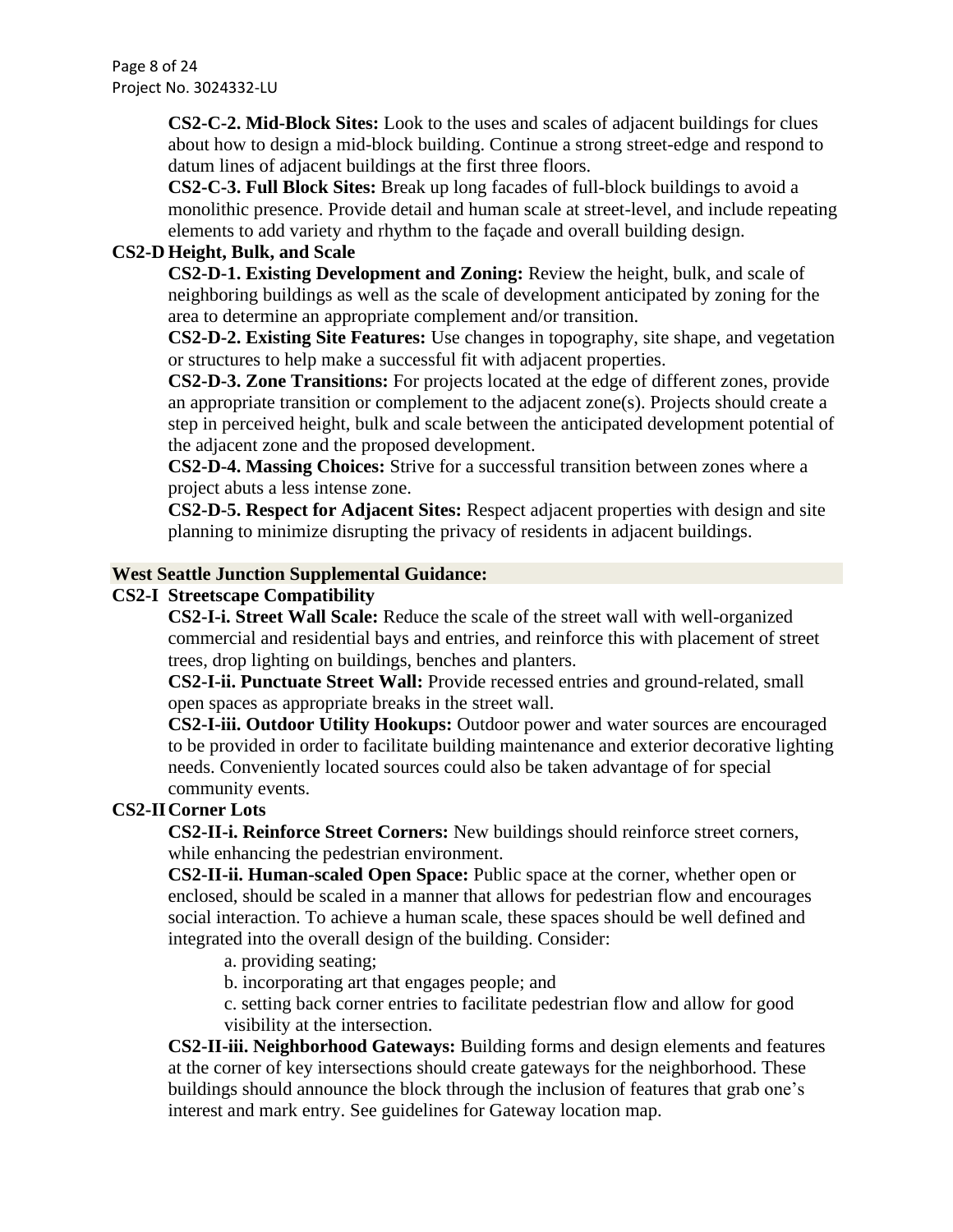Page 9 of 24 Project No. 3024332-LU

### **CS2-III Height, Bulk and Scale**

**CS2-III-i. Zoning Context:** Applicant must analyze the site in relationship to its surroundings. This should include:

a. Distance from less intensive zone; and

b. Separation between lots in different zones (property line only, alley, grade changes).

### **CS2-III-ii. New Development in NC zones 65' or Higher:**

a. Patterns of urban form in existing built environment, such as setbacks and massing compositions.

b. Size of Code-allowable building envelope in relation to underlying platting pattern.

**CS2-III-iii. Facade Articulation:** New buildings should use architectural methods including modulation, color, texture, entries, materials and detailing to break up the façade— particularly important for long buildings—into sections and character consistent with traditional, multi-bay commercial buildings prevalent in the neighborhood's commercial core (see map 1, page 1).

**CS2-III-iv. Break Up Visual Mass:** The arrangement of architectural elements, materials and colors should aid in mitigating height, bulk and scale impacts of Neighborhood Commercial development, particularly at the upper levels. For development greater than 65 feet in height, a strong horizontal treatment (e.g. cornice line) should occur at 65 ft. Consider a change of materials, as well as a progressively lighter color application to reduce the appearance of upper levels from the street and adjacent properties. The use of architectural style, details (e.g. rooflines, cornice lines, fenestration patterns), and materials found in less intensive surrounding buildings should be considered.

### **CS3 Architectural Context and Character: Contribute to the architectural character of the neighborhood.**

### **CS3-A Emphasizing Positive Neighborhood Attributes**

**CS3-A-1. Fitting Old and New Together:** Create compatibility between new projects, and existing architectural context, including historic and modern designs, through building articulation, scale and proportion, roof forms, detailing, fenestration, and/or the use of complementary materials.

**CS3-A-2. Contemporary Design:** Explore how contemporary designs can contribute to the development of attractive new forms and architectural styles; as expressed through use of new materials or other means.

**CS3-A-3. Established Neighborhoods:** In existing neighborhoods with a well-defined architectural character, site and design new structures to complement or be compatible with the architectural style and siting patterns of neighborhood buildings.

**CS3-A-4. Evolving Neighborhoods:** In neighborhoods where architectural character is evolving or otherwise in transition, explore ways for new development to establish a positive and desirable context for others to build upon in the future.

### **CS3-B Local History and Culture**

**CS3-B-1. Placemaking:** Explore the history of the site and neighborhood as a potential placemaking opportunity. Look for historical and cultural significance, using neighborhood groups and archives as resources.

**CS3-B-2. Historical/Cultural References:** Reuse existing structures on the site where feasible as a means of incorporating historical or cultural elements into the new project.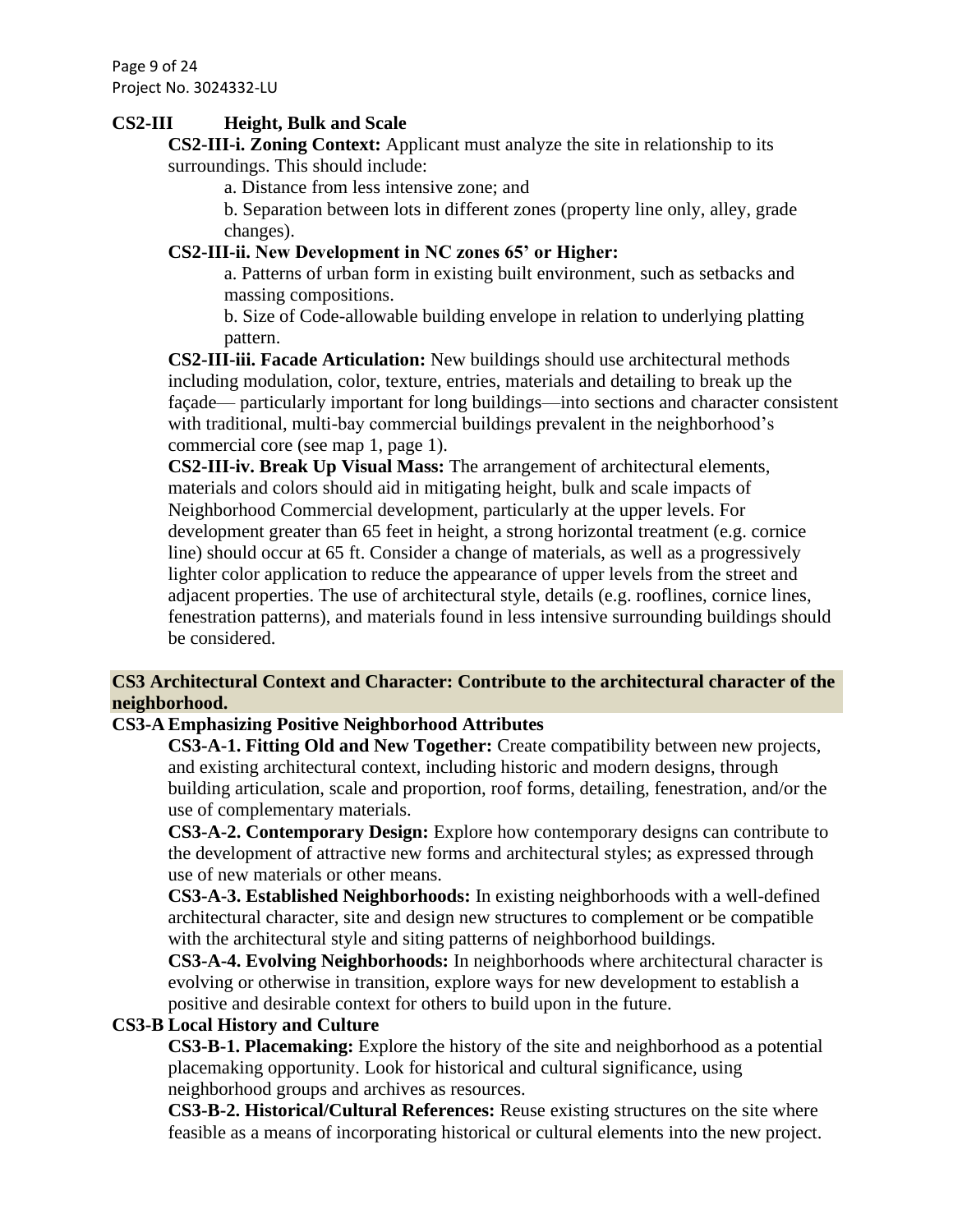#### **West Seattle Junction Supplemental Guidance:**

#### **CS3-I Architectural Context**

**CS3-I-i. Facade Articulation:** To make new, larger development compatible with the surrounding architectural context, facade articulation and architectural embellishment are important considerations in mixed-use and multifamily residential buildings. When larger buildings replace several small buildings, facade articulation should reflect the original platting pattern and reinforce the architectural rhythm established in the commercial core (see map 1, page 1).

**CS3-I-ii. Architectural Cues:** New mixed-use development should respond to several architectural features common in the Junction's best storefront buildings to preserve and enhance pedestrian orientation and maintain an acceptable level of consistency with the existing architecture. To create cohesiveness in the Junction, identifiable and exemplary architectural patterns should be reinforced. New elements can be introduced - provided they are accompanied by strong design linkages. Preferred elements can be found in the examples of commercial and mixed-use buildings in the Junction included on this page.

### **PUBLIC LIFE**

### **PL1 Connectivity: Complement and contribute to the network of open spaces around the site and the connections among them.**

### **PL1-A Network of Open Spaces**

**PL1-A-1. Enhancing Open Space:** Design the building and open spaces to positively contribute to a broader network of open spaces throughout the neighborhood.

**PL1-A-2. Adding to Public Life:** Seek opportunities to foster human interaction through an increase in the size and quality of project-related open space available for public life.

### **PL1-B Walkways and Connections**

**PL1-B-1. Pedestrian Infrastructure:** Connect on-site pedestrian walkways with existing public and private pedestrian infrastructure, thereby supporting pedestrian connections within and outside the project.

**PL1-B-2. Pedestrian Volumes:** Provide ample space for pedestrian flow and circulation, particularly in areas where there is already heavy pedestrian traffic or where the project is expected to add or attract pedestrians to the area.

**PL1-B-3. Pedestrian Amenities:** Opportunities for creating lively, pedestrian oriented open spaces to enliven the area and attract interest and interaction with the site and building should be considered.

### **PL1-C Outdoor Uses and Activities**

**PL1-C-1. Selecting Activity Areas:** Concentrate activity areas in places with sunny exposure, views across spaces, and in direct line with pedestrian routes.

**PL1-C-2. Informal Community Uses:** In addition to places for walking and sitting, consider including space for informal community use such as performances, farmer's markets, kiosks and community bulletin boards, cafes, or street vending.

**PL1-C-3. Year-Round Activity:** Where possible, include features in open spaces for activities beyond daylight hours and throughout the seasons of the year, especially in neighborhood centers where active open space will contribute vibrancy, economic health, and public safety.

### **West Seattle Junction Supplemental Guidance:**

#### **PL1-I Human Activity**

**PL1-I-i. California Avenue Commercial Core:** Proposed development is encouraged to set back from the front property line to allow for more public space that enhances the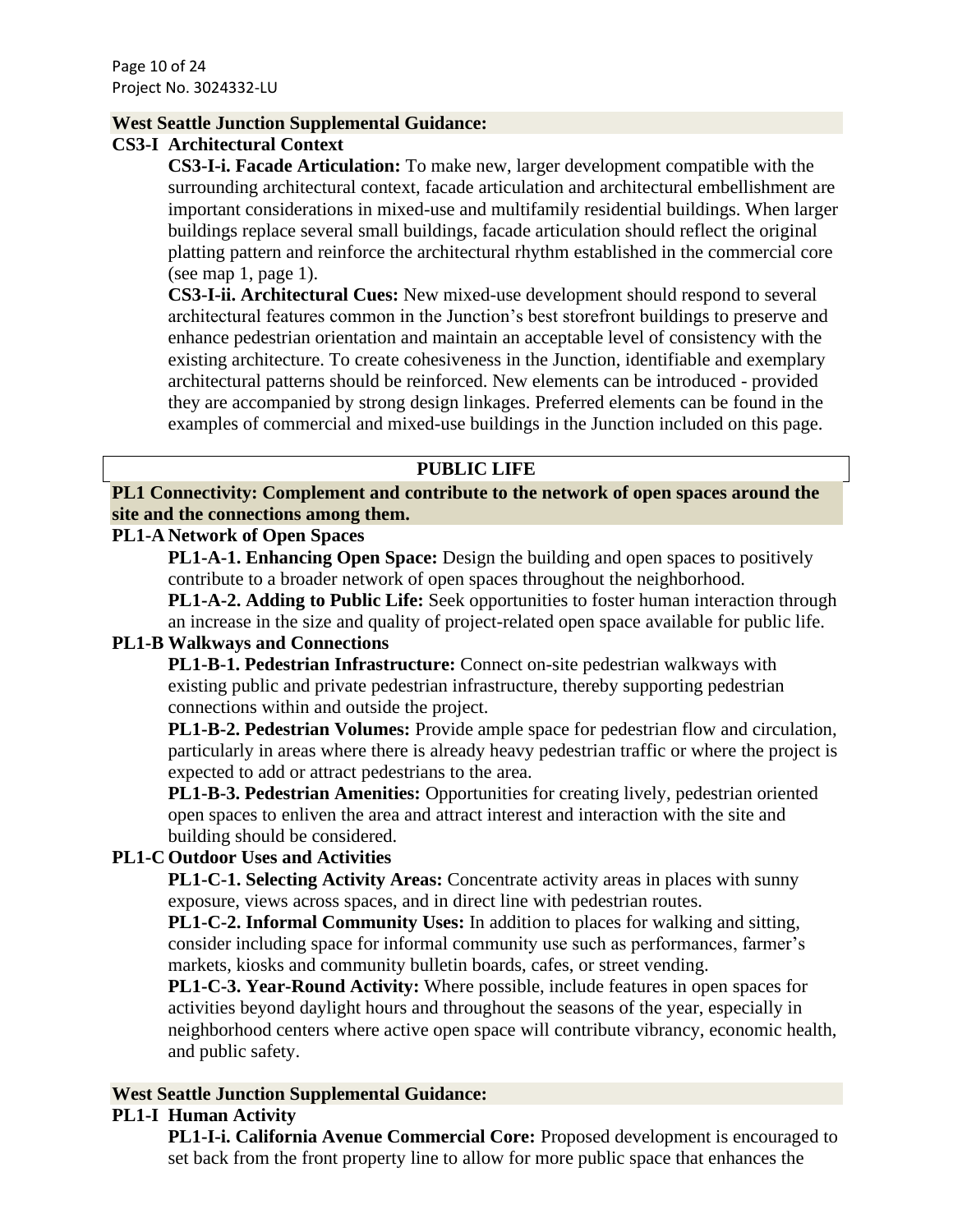pedestrian environment. Building facades should give shape to the space of the street through arrangement and scale of elements. Display windows should be large and open at the street level to provide interest and encourage activity along the sidewalk. At night, these windows should provide a secondary source of lighting.

**PL1-I-ii. Public Space Trade-Off:** In exchange for a loss of development potential at the ground floor, the Design Review Board is encouraged to entertain requests for departures to exceed the lot coverage requirement for mixed-use projects.

**PL1-I-iii. Recessed Entries:** When a setback is not appropriate or feasible, consider maximizing street level open space with recessed entries and commercial display windows that are open and inviting.

### **PL2 Walkability: Create a safe and comfortable walking environment that is easy to navigate and well-connected to existing pedestrian walkways and features. PL2-A Accessibility**

**PL2-A-1. Access for All:** Provide access for people of all abilities in a manner that is fully integrated into the project design. Design entries and other primary access points such that all visitors can be greeted and welcomed through the front door.

**PL2-A-2. Access Challenges:** Add features to assist pedestrians in navigating sloped sites, long blocks, or other challenges.

### **PL2-B Safety and Security**

**PL2-B-1. Eyes on the Street:** Create a safe environment by providing lines of sight and encouraging natural surveillance.

**PL2-B-2. Lighting for Safety:** Provide lighting at sufficient lumen intensities and scales, including pathway illumination, pedestrian and entry lighting, and/or security lights. **PL2-B-3. Street-Level Transparency:** Ensure transparency of street-level uses (for uses such as nonresidential uses or residential lobbies), where appropriate, by keeping views open into spaces behind walls or plantings, at corners, or along narrow passageways.

### **PL2-C Weather Protection**

**PL2-C-1. Locations and Coverage:** Overhead weather protection is encouraged and should be located at or near uses that generate pedestrian activity such as entries, retail uses, and transit stops.

**PL2-C-2. Design Integration:** Integrate weather protection, gutters and downspouts into the design of the structure as a whole, and ensure that it also relates well to neighboring buildings in design, coverage, or other features.

**PL2-C-3. People-Friendly Spaces:** Create an artful and people-friendly space beneath building.

### **PL2-D Wayfinding**

**PL2-D-1. Design as Wayfinding:** Use design features as a means of wayfinding wherever possible.

### **West Seattle Junction Supplemental Guidance:**

### **PL2-I Human Scale**

**PL2-I-i. Overhead Weather Protection:** Overhead weather protection should be functional and appropriately scaled, as defined by the height and depth of the weather protection. It should be viewed as an architectural amenity, and therefore contribute positively to the design of the building with appropriate proportions and character. Overhead weather protection should be designed with consideration given to:

a. Continuity with weather protection on nearby buildings.

b. When opaque material is used, the underside should be illuminated.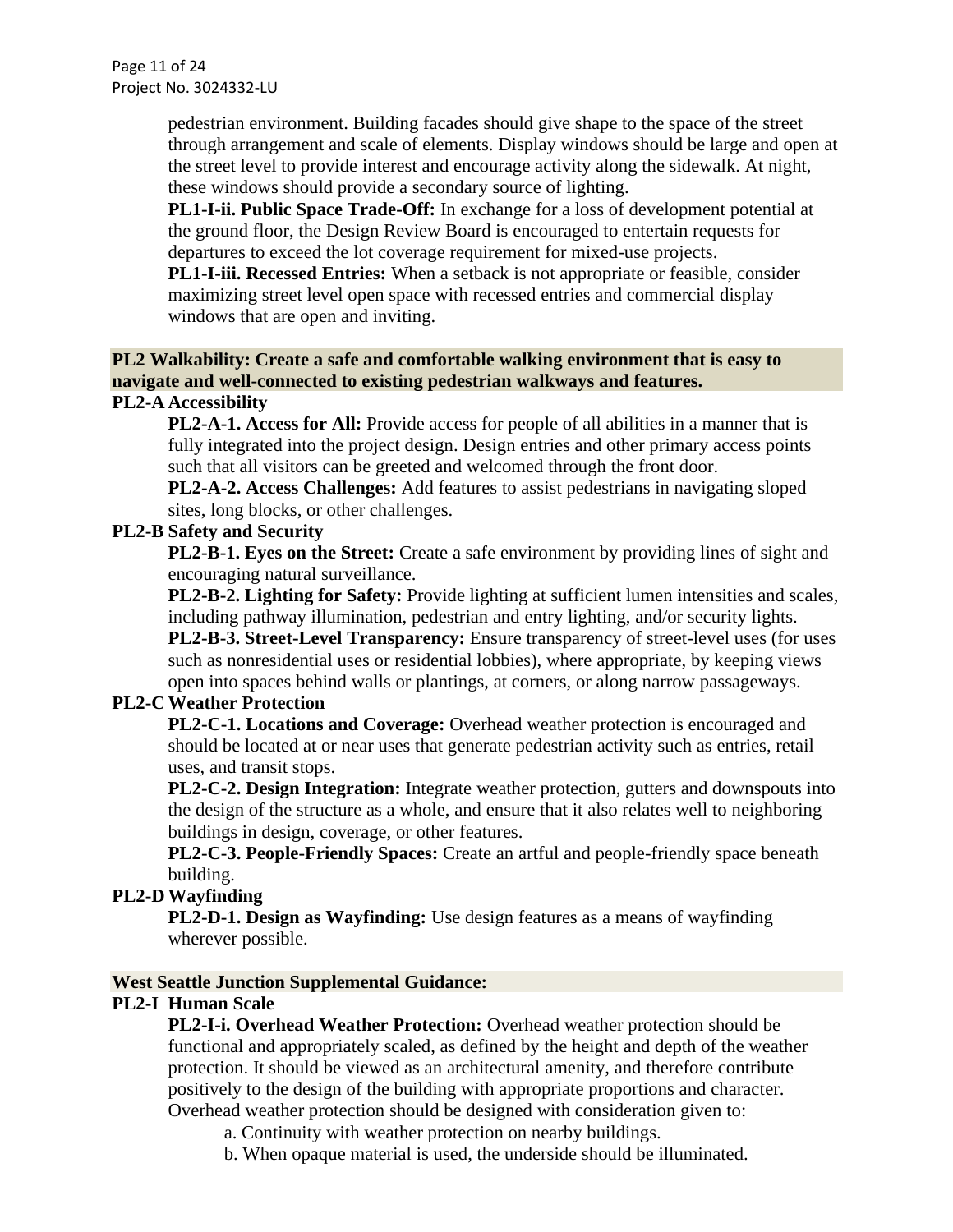Page 12 of 24 Project No. 3024332-LU

> c. The height and depth of the weather protection should provide a comfortable scale for pedestrians.

### **PL2-IIPedestrian Open Spaces and Entrances**

**PL2-II-i. Street Amenities:** Streetscape amenities mark the entry and serve as way finding devices in announcing to visitors their arrival in the commercial district. Consider incorporating the following treatments to accomplish this goal:

a. pedestrian scale sidewalk lighting;

- b. accent pavers at corners and midblock crossings;
- c. planters;
- d. seating.

**PL2II-ii. Pedestrian-Enhanced Storefronts:** Pedestrian enhancements should especially be considered in the street frontage where a building sets back from the sidewalk.

### **PL3 Street-Level Interaction: Encourage human interaction and activity at the street-level with clear connections to building entries and edges.**

### **PL3-A Entries**

**PL3-A-1. Design Objectives:** Design primary entries to be obvious, identifiable, and distinctive with clear lines of sight and lobbies visually connected to the street.

**PL3-A-2. Common Entries:** Multi-story residential buildings need to provide privacy and security for residents but also be welcoming and identifiable to visitors.

**PL3-A-3. Individual Entries:** Ground-related housing should be scaled and detailed appropriately to provide for a more intimate type of entry.

**PL3-A-4. Ensemble of Elements:** Design the entry as a collection of coordinated elements including the door(s), overhead features, ground surface, landscaping, lighting, and other features.

### **PL3-B Residential Edges**

**PL3-B-1. Security and Privacy:** Provide security and privacy for residential buildings through the use of a buffer or semi-private space between the development and the street or neighboring buildings.

**PL3-B-2. Ground-level Residential:** Privacy and security issues are particularly important in buildings with ground-level housing, both at entries and where windows are located overlooking the street.

**PL3-B-3. Buildings with Live/Work Uses:** Maintain active and transparent facades in the design of live/work residences. Design the first floor so it can be adapted to other commercial use as needed in the future.

**PL3-B-4. Interaction:** Provide opportunities for interaction among residents and neighbors.

### **PL3-C Retail Edges**

**PL3-C-1. Porous Edge:** Engage passersby with opportunities to interact visually with the building interior using glazing and transparency. Create multiple entries where possible and make a physical and visual connection between people on the sidewalk and retail activities in the building.

**PL3-C-2. Visibility:** Maximize visibility into the building interior and merchandise displays. Consider fully operational glazed wall-sized doors that can be completely opened to the street, increased height in lobbies, and/or special lighting for displays.

**PL3-C-3. Ancillary Activities:** Allow space for activities such as sidewalk vending, seating, and restaurant dining to occur. Consider setting structures back from the street or incorporating space in the project design into which retail uses can extend.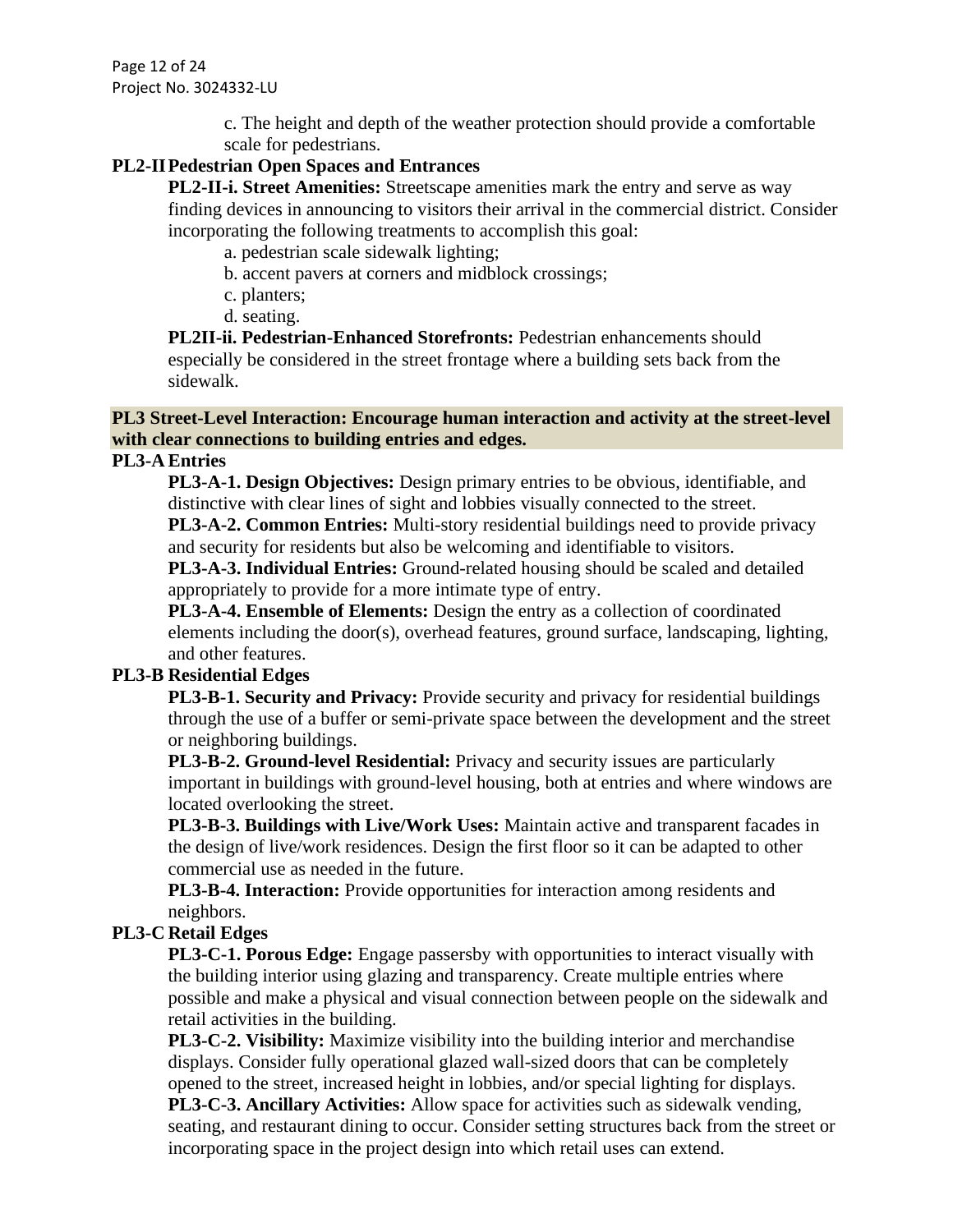Page 13 of 24 Project No. 3024332-LU

**PL4 Active Transportation: Incorporate design features that facilitate active forms of transportation such as walking, bicycling, and use of transit.**

#### **PL4-A Entry Locations and Relationships**

**PL4-A-1. Serving all Modes of Travel:** Provide safe and convenient access points for all modes of travel.

**PL4-A-2. Connections to All Modes:** Site the primary entry in a location that logically relates to building uses and clearly connects all major points of access.

### **PL4-B Planning Ahead for Bicyclists**

**PL4-B-1. Early Planning:** Consider existing and future bicycle traffic to and through the site early in the process so that access and connections are integrated into the project along with other modes of travel.

**PL4-B-2. Bike Facilities:** Facilities such as bike racks and storage, bike share stations, shower facilities and lockers for bicyclists should be located to maximize convenience, security, and safety.

**PL4-B-3. Bike Connections:** Facilitate connections to bicycle trails and infrastructure around and beyond the project.

### **PL4-C Planning Ahead For Transit**

**PL4-C-1. Influence on Project Design:** Identify how a transit stop (planned or built) adjacent to or near the site may influence project design, provide opportunities for placemaking.

**PL4-C-2. On-site Transit Stops:** If a transit stop is located onsite, design project-related pedestrian improvements and amenities so that they complement any amenities provided for transit riders.

**PL4-C-3. Transit Connections:** Where no transit stops are on or adjacent to the site, identify where the nearest transit stops and pedestrian routes are and include design features and connections within the project design as appropriate.

### **DESIGN CONCEPT**

### **DC1 Project Uses and Activities: Optimize the arrangement of uses and activities on site. DC1-AArrangement of Interior Uses**

**DC1-A-1. Visibility:** Locate uses and services frequently used by the public in visible or prominent areas, such as at entries or along the street front.

**DC1-A-2. Gathering Places:** Maximize the use of any interior or exterior gathering

spaces.

**DC1-A-3. Flexibility:** Build in flexibility so the building can adapt over time to evolving needs, such as the ability to change residential space to commercial space as needed.

**DC1-A-4. Views and Connections:** Locate interior uses and activities to take advantage of views and physical connections to exterior spaces and uses.

### **DC1-BVehicular Access and Circulation**

**DC1-B-1. Access Location and Design:** Choose locations for vehicular access, service uses, and delivery areas that minimize conflict between vehicles and non-motorists wherever possible. Emphasize use of the sidewalk for pedestrians, and create safe and attractive conditions for pedestrians, bicyclists, and drivers.

**DC1-B-2. Facilities for Alternative Transportation:** Locate facilities for alternative transportation in prominent locations that are convenient and readily accessible to expected users.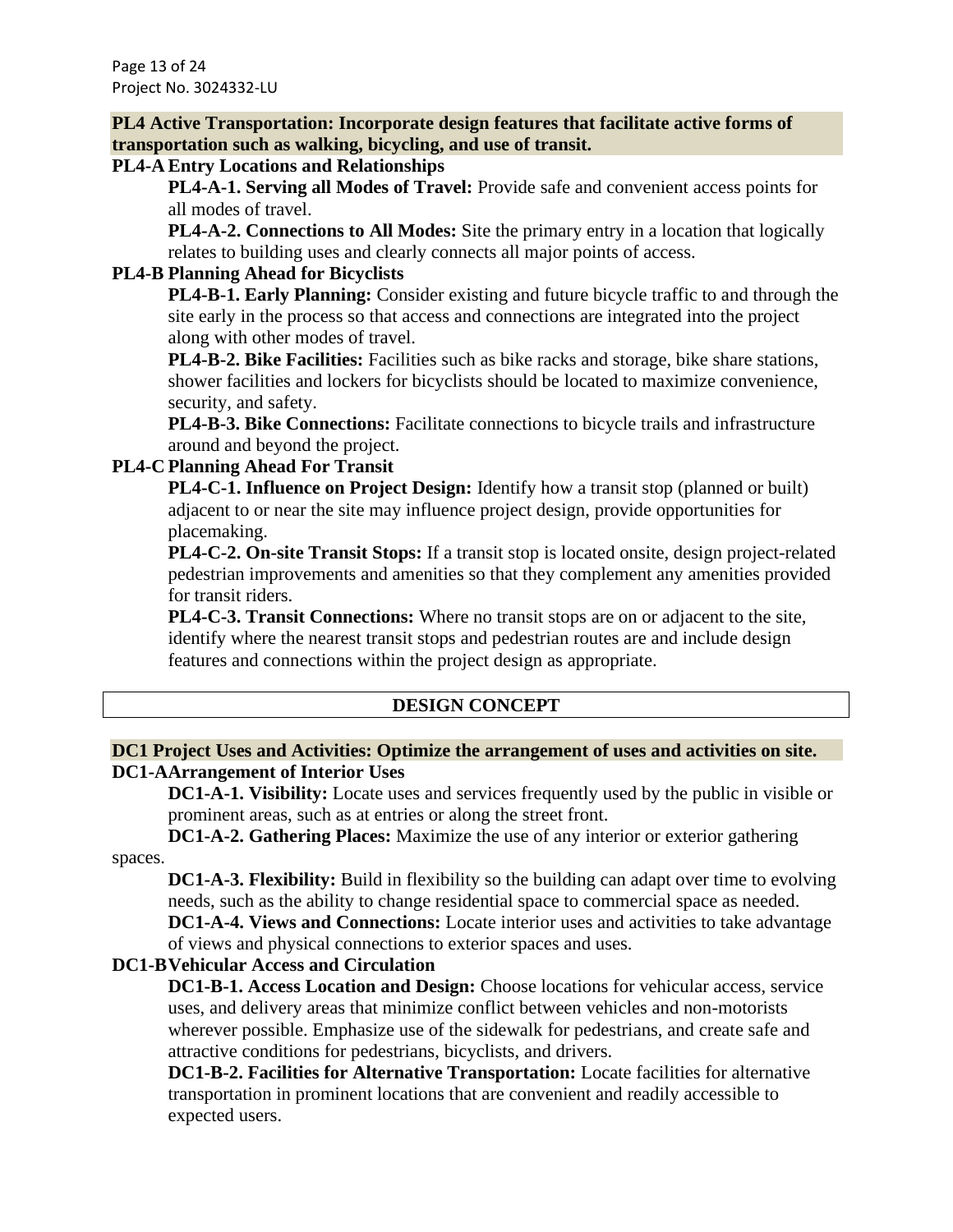Page 14 of 24 Project No. 3024332-LU

#### **DC1-CParking and Service Uses**

**DC1-C-1. Below-Grade Parking:** Locate parking below grade wherever possible. Where a surface parking lot is the only alternative, locate the parking in rear or side yards, or on lower or less visible portions of the site.

**DC1-C-2. Visual Impacts:** Reduce the visual impacts of parking lots, parking structures, entrances, and related signs and equipment as much as possible.

**DC1-C-3. Multiple Uses:** Design parking areas to serve multiple uses such as children's play space, outdoor gathering areas, sports courts, woonerf, or common space in multifamily projects.

**DC1-C-4. Service Uses:** Locate and design service entries, loading docks, and trash receptacles away from pedestrian areas or to a less visible portion of the site to reduce possible impacts of these facilities on building aesthetics and pedestrian circulation.

#### **West Seattle Junction Supplemental Guidance:**

### **DC1-I Visual Impacts of Parking Structures**

**DC1-I-i. Enhance Pedestrian Access:** Parking structures should be designed and sited in a manner that enhances pedestrian access and circulation from the parking area to retail uses.

**DC1-I-ii. Improve Pedestrian Environment:** The design of parking structures/areas adjacent to the public realm (sidewalks, alley) should improve the safety and appearance of parking uses in relation to the pedestrian environment.

**DC1-I-iii. Restrict Auto Access From California Way and Alaska St:** There should be no auto access from the principal street (California Way. And Alaska St.) unless no feasible alternative exists. Located at the rear property line, the design of the parking façade could potentially be neglected. The City would like to see its alleys improved as a result of new development. The rear portion of a new building should not turn its back to the alley or residential street, but rather embrace it as potentially active and vibrant environment. The parking portion of a structure should be compatible with the rest of the building and the surrounding streetscape. Where appropriate, consider the following treatments:

a. Integrate the parking structure with building's overall design.

b. Provide a cornice, frieze, canopy, overhang, trellis or other device to "cap" the parking portion of the structure.

c. Incorporate architectural elements into the facade.

d. Recess portions of the structure facing the alley to provide adequate space to shield trash and recycling receptacles from public view.

#### **DC2 Architectural Concept: Develop an architectural concept that will result in a unified and functional design that fits well on the site and within its surroundings. DC2-AMassing**

**DC2-A-1. Site Characteristics and Uses:** Arrange the mass of the building taking into consideration the characteristics of the site and the proposed uses of the building and its open space.

**DC2-A-2. Reducing Perceived Mass:** Use secondary architectural elements to reduce the perceived mass of larger projects.

### **DC2-BArchitectural and Facade Composition**

**DC2-B-1. Façade Composition:** Design all building facades—including alleys and visible roofs— considering the composition and architectural expression of the building as a whole. Ensure that all facades are attractive and well-proportioned.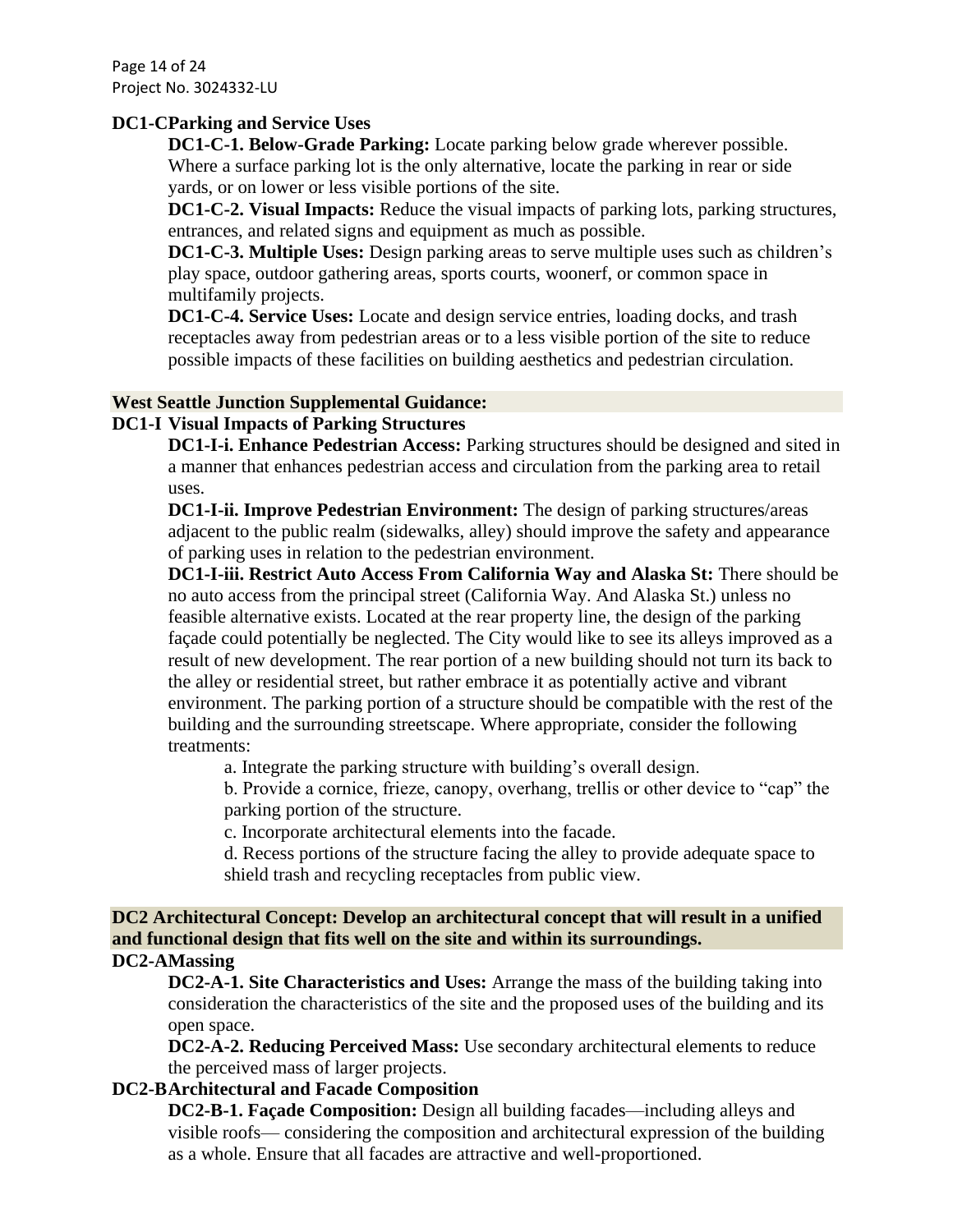Page 15 of 24 Project No. 3024332-LU

> **DC2-B-2. Blank Walls:** Avoid large blank walls along visible façades wherever possible. Where expanses of blank walls, retaining walls, or garage facades are unavoidable, include uses or design treatments at the street level that have human scale and are designed for pedestrians.

### **DC2-CSecondary Architectural Features**

**DC2-C-1. Visual Depth and Interest:** Add depth to facades where appropriate by incorporating balconies, canopies, awnings, decks, or other secondary elements into the façade design. Add detailing at the street level in order to create interest for the pedestrian and encourage active street life and window shopping (in retail areas).

**DC2-C-2. Dual Purpose Elements:** Consider architectural features that can be dual purpose— adding depth, texture, and scale as well as serving other project functions. **DC2-C-3. Fit With Neighboring Buildings:** Use design elements to achieve a

successful fit between a building and its neighbors.

### **DC2-DScale and Texture**

**DC2-D-1. Human Scale:** Incorporate architectural features, elements, and details that are of human scale into the building facades, entries, retaining walls, courtyards, and exterior spaces in a manner that is consistent with the overall architectural concept

**DC2-D-2. Texture:** Design the character of the building, as expressed in the form, scale, and materials, to strive for a fine-grained scale, or "texture," particularly at the street level and other areas where pedestrians predominate.

#### **DC2-EForm and Function**

**DC2-E-1. Legibility and Flexibility:** Strive for a balance between building use legibility and flexibility. Design buildings such that their primary functions and uses can be readily determined from the exterior, making the building easy to access and understand. At the same time, design flexibility into the building so that it may remain useful over time even as specific programmatic needs evolve.

#### **West Seattle Junction Supplemental Guidance:**

### **DC2-I Architectural Concept and Consistency**

**DC2-I-i. Integrate Upper-Levels:** New multi-story developments are encouraged to consider methods to integrate a building's upper and lower levels. This is especially critical in areas zoned NC-65' and greater, where more recent buildings in the Junction lack coherency and exhibit a disconnect between the commercial base and upper residential levels as a result of disparate proportions, features and materials. The base of new mixed-use buildings – especially those zoned 65 ft. in height and higher – should reflect the scale of the overall building. New mixed-use buildings are encouraged to build the commercial level, as well as one to two levels above, out to the front and side property lines to create a more substantial base.

**DC2-I-ii. Cohesive Architectural Concept:** The use and repetition of architectural features and building materials, textures and colors can help create unity in a structure. Consider how the following can contribute to a building that exhibits a cohesive architectural concept:

- a. facade modulation and articulation;
- b. windows and fenestration patterns;
- c. trim and moldings;
- d. grilles and railings;
- e. lighting and signage.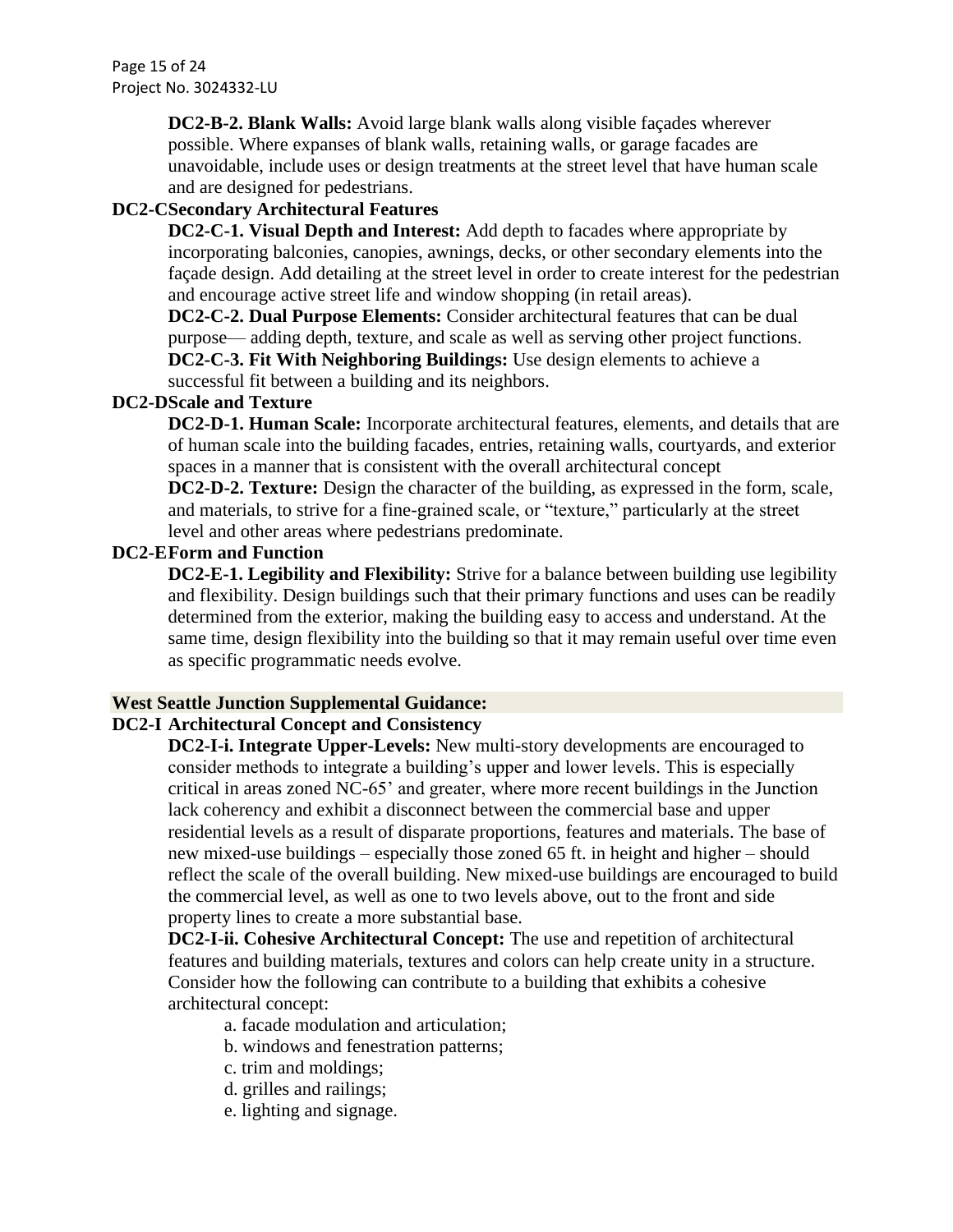Page 16 of 24 Project No. 3024332-LU

#### **DC2-II Human Scale**

**DC2-II-i. Pedestrian-Oriented Facades:** Facades should contain elements that enhance pedestrian comfort and orientation while presenting features with visual interest that invite activity.

### **DC3 Open Space Concept: Integrate open space design with the building design so that they complement each other.**

### **DC3-ABuilding-Open Space Relationship**

**DC3-A-1. Interior/Exterior Fit:** Develop an open space concept in conjunction with the architectural concept to ensure that interior and exterior spaces relate well to each other and support the functions of the development.

### **DC3-BOpen Space Uses and Activities**

**DC3-B-1. Meeting User Needs:** Plan the size, uses, activities, and features of each open space to meet the needs of expected users, ensuring each space has a purpose and function.

**DC3-B-2. Matching Uses to Conditions:** Respond to changing environmental conditions such as seasonal and daily light and weather shifts through open space design and/or programming of open space activities.

**DC3-B-3. Connections to Other Open Space:** Site and design project-related open spaces to connect with, or enhance, the uses and activities of other nearby public open space where appropriate.

**DC3-B-4. Multifamily Open Space:** Design common and private open spaces in multifamily projects for use by all residents to encourage physical activity and social interaction.

### **DC3-CDesign**

**DC3-C-1. Reinforce Existing Open Space:** Where a strong open space concept exists in the neighborhood, reinforce existing character and patterns of street tree planting, buffers or treatment of topographic changes. Where no strong patterns exist, initiate a strong open space concept that other projects can build upon in the future.

**DC3-C-2. Amenities/Features:** Create attractive outdoor spaces suited to the uses envisioned for the project.

**DC3-C-3. Support Natural Areas:** Create an open space design that retains and enhances onsite natural areas and connects to natural areas that may exist off-site and may provide habitat for wildlife.

# **DC4 Exterior Elements and Finishes: Use appropriate and high quality elements and finishes for the building and its open spaces.**

### **DC4-AExterior Elements and Finishes**

**DC4-A-1. Exterior Finish Materials:** Building exteriors should be constructed of durable and maintainable materials that are attractive even when viewed up close. Materials that have texture, pattern, or lend themselves to a high quality of detailing are encouraged.

**DC4-A-2. Climate Appropriateness:** Select durable and attractive materials that will age well in Seattle's climate, taking special care to detail corners, edges, and transitions. **DC4-BSignage**

**DC4-B-1. Scale and Character:** Add interest to the streetscape with exterior signs and attachments that are appropriate in scale and character to the project and its environs. **DC4-B-2. Coordination with Project Design:** Develop a signage plan within the context of architectural and open space concepts, and coordinate the details with façade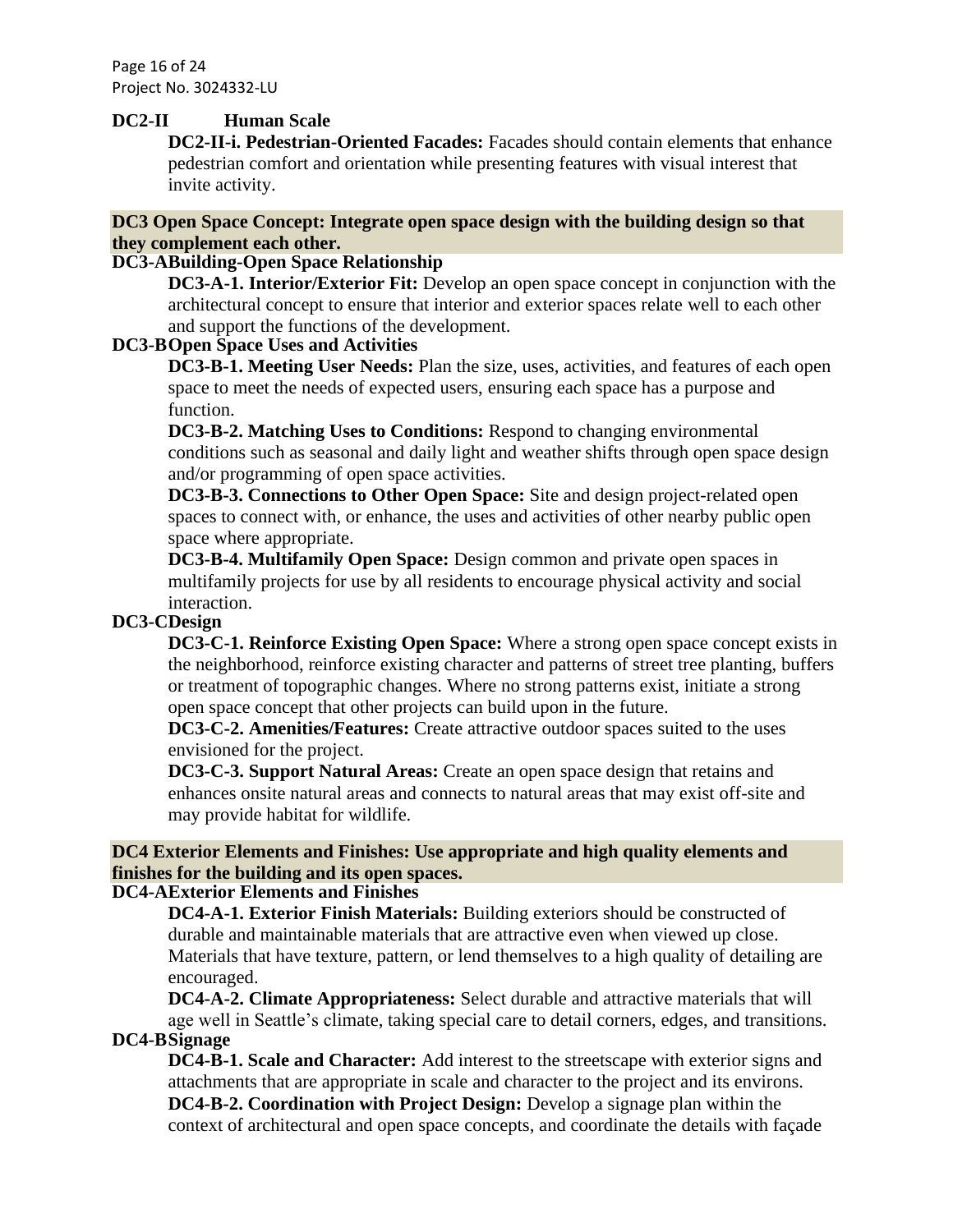Page 17 of 24 Project No. 3024332-LU

> design, lighting, and other project features to complement the project as a whole, in addition to the surrounding context.

### **DC4-CLighting**

**DC4-C-1. Functions:** Use lighting both to increase site safety in all locations used by pedestrians and to highlight architectural or landscape details and features such as entries, signs, canopies, plantings, and art.

**DC4-C-2. Avoiding Glare:** Design project lighting based upon the uses on and off site, taking care to provide illumination to serve building needs while avoiding off-site night glare and light pollution.

### **DC4-DTrees, Landscape, and Hardscape Materials**

**DC4-D-1. Choice of Plant Materials:** Reinforce the overall architectural and open space design concepts through the selection of landscape materials.

**DC4-D-2. Hardscape Materials:** Use exterior courtyards, plazas, and other hard surfaced areas as an opportunity to add color, texture, and/or pattern and enliven public areas through the use of distinctive and durable paving materials. Use permeable materials wherever possible.

**DC4-D-3. Long Range Planning:** Select plants that upon maturity will be of appropriate size, scale, and shape to contribute to the site as intended.

**DC4-D-4. Place Making:** Create a landscape design that helps define spaces with significant elements such as trees.

### **DC4-EProject Assembly and Lifespan**

**DC4-E-1. Deconstruction:** When possible, design the project so that it may be deconstructed at the end of its useful lifetime, with connections and assembly techniques that will allow reuse of materials.

# **West Seattle Junction Supplemental Guidance:**

### **DC4-I Human Scale**

**DC4-I-i. Signage:** Signs should add interest to the street level environment. They can unify the overall architectural concept of the building, or provide unique identity for a commercial space within a larger mixed-use structure. Design signage that is appropriate for the scale, character and use of the project and surrounding area. Signs should be oriented and scaled for both pedestrians on sidewalks and vehicles on streets. The following sign types are encouraged:

- a. pedestrian-oriented blade and window signs;
- b. marquee signs and signs on overhead weather protection;
- c. appropriately sized neon signs.

### **RECOMMENDATIONS**

At the conclusion of the Recommendation meeting, the Board recommended approval of the project with conditions.

The recommendation summarized above was based on the design review packet dated Thursday, June 07, 2018, and the materials shown and verbally described by the applicant at the Thursday, June 07, 2018 Design Recommendation meeting. After considering the site and context, hearing public comment, reconsidering the previously identified design priorities and reviewing the materials, the four Design Review Board members unanimously recommended APPROVAL of the subject design and departure with the following conditions:

1. Provide a guard rail or raise the slab of the patio for the southernmost live/work unit. (CS3-I Architectural Context, PL1-B-1 Pedestrian Infrastructure, PL3-B-3 Buildings with Live/Work Uses)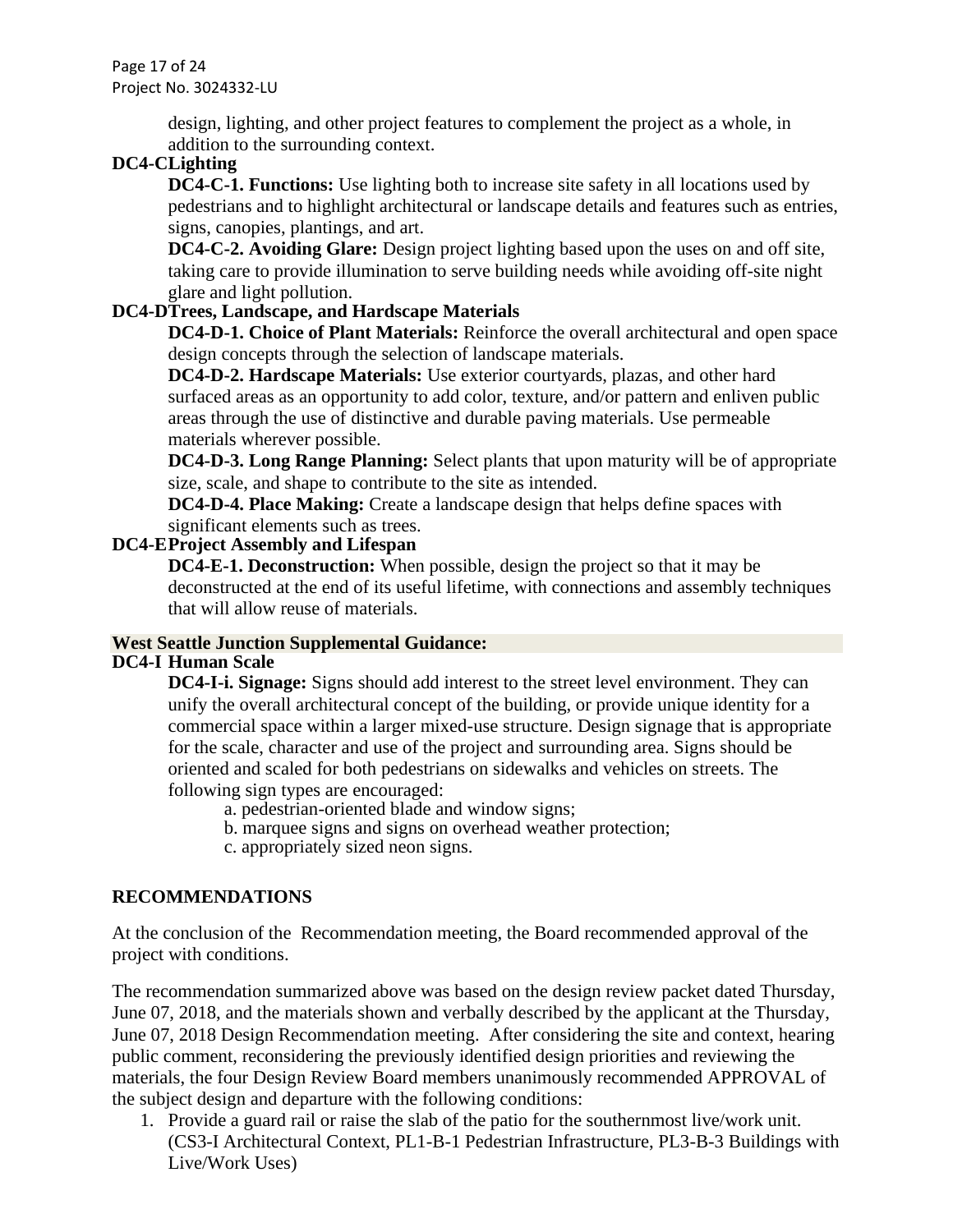Page 18 of 24 Project No. 3024332-LU

- 2. Provide additional down lighting along the northern portion of the alley. (PL2-B-2. Lighting for Safety)
- 3. Add mirrors at the garage and corner of the alley and SW Edmunds Street to improve sight lines. (DC1-B Vehicular Access and Circulation)
- 4. Pull back the corner canopy from the south and east edge of the corner expression as a means of emphasizing the corner. (DC2-B-1. Façade Composition)
- 5. Provide a study showing a reduced setback of the cornice. (DC2-B-1. Façade Composition)

### ANALYSIS & DECISION – DESIGN REVIEW

### Director's Analysis

The design review process prescribed in Section 23.41.008.F of the Seattle Municipal Code describing the content of the SDCI Director's decision reads in part as follows:

The Director's decision shall consider the recommendation of the Design Review Board, provided that, if four (4) members of the Design Review Board are in agreement in their recommendation to the Director, the Director shall issue a decision which incorporates the full substance of the recommendation of the Design Review Board, unless the Director concludes the Design Review Board:

- a. Reflects inconsistent application of the design review guidelines; or
- b. Exceeds the authority of the Design Review Board; or
- c. Conflicts with SEPA conditions or other regulatory requirements applicable to the site; or
- d. Conflicts with the requirements of state or federal law.

Subject to the recommended conditions, the design of the proposed project was found by the Design Review Board to adequately conform to the applicable Design Guidelines.

At the conclusion of the Recommendation meeting held on Thursday, June 07, 2018, the Board recommended approval of the project with the conditions described in the summary of the Recommendation meeting above.

Four members of the Southwest Design Review Board were in attendance and provided recommendations (listed above) to the Director and identified elements of the Design Guidelines which are critical to the project's overall success. The Director must provide additional analysis of the Board's recommendations and then accept, deny or revise the Board's recommendations (SMC 23.41.014.F3).

The Director agrees with the Design Review Board's conclusion that the proposed project and conditions imposed result in a design that best meets the intent of the Design Review Guidelines and accepts the recommendations noted by the Board.

Following the Recommendation meeting, SDCI staff worked with the applicant to update the submitted plans to include the recommendations of the Design Review Board.

Applicant response to Recommended Design Review Conditions:

1. The additional guardrail is called out on the first floor plan and south elevation in the MUP plan set. The response satisfies the recommended condition for the MUP decision. This item shall be shown on the construction plans, and the installation of this item will be confirmed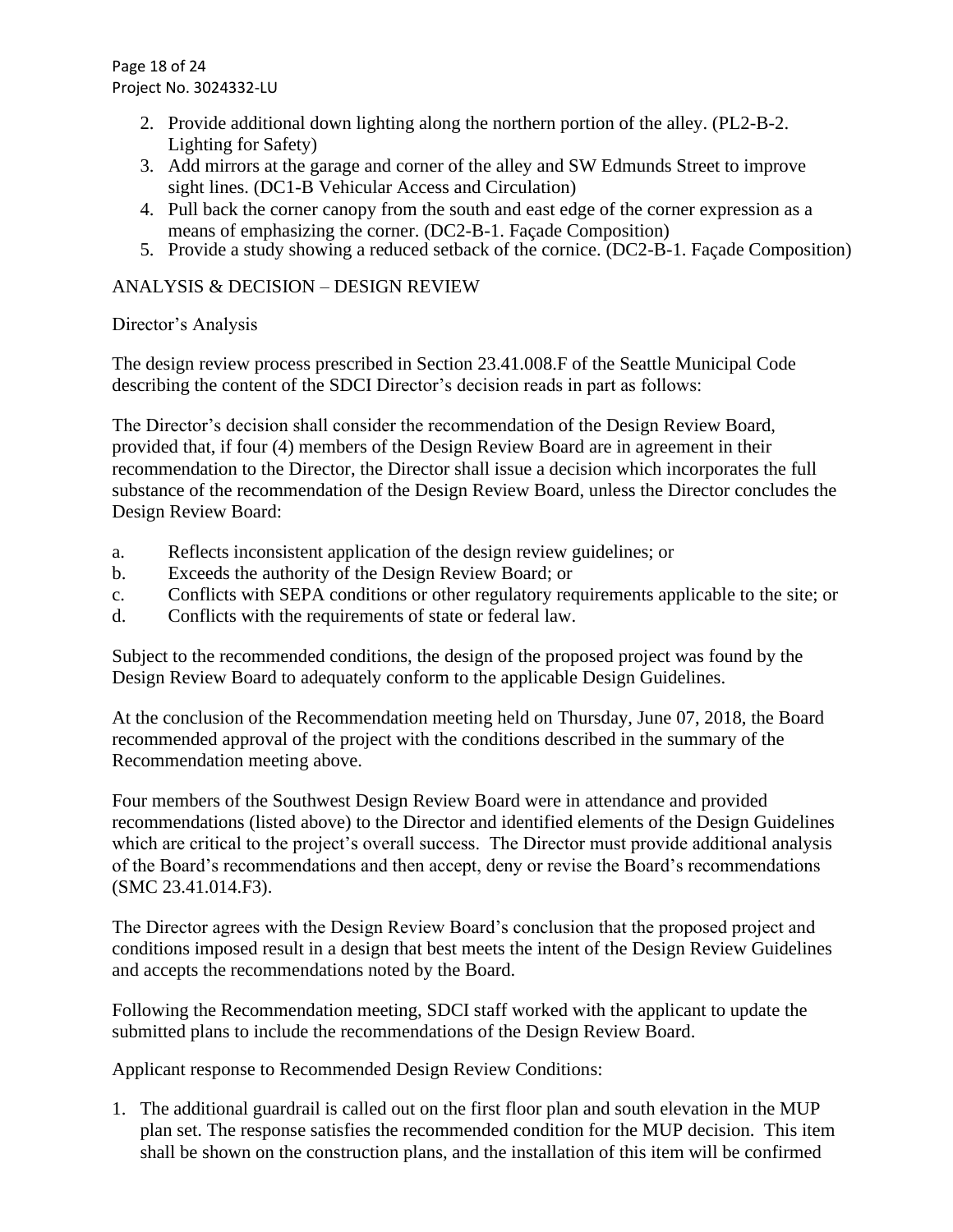Page 19 of 24 Project No. 3024332-LU

> by the Land Use Planner prior to the final Certificate of Occupancy for the new construction, as conditioned below.

- 2. Additional down lighting is shown along the northern portion of the alley in the MUP plan set. The response satisfies the recommended condition for the MUP decision. This item shall be shown on the construction plans, and the installation of this item will be confirmed by the Land Use Planner prior to the final Certificate of Occupancy for the new construction, as conditioned below.
- 3. Traffic mirrors were added, as shown in the MUP plan set. The response satisfies the recommended condition for the MUP decision. This item shall be shown on the construction plans, and the installation of this item will be confirmed by the Land Use Planner prior to the final Certificate of Occupancy for the new construction, as conditioned below.
- 4. The corner canopy was modified as shown in the MUP plan set. The response satisfies the recommended condition for the MUP decision. This item shall be shown on the construction plans, and the installation of this item will be confirmed by the Land Use Planner prior to the final Certificate of Occupancy for the new construction, as conditioned below.
- 5. The cornice has been modified as shown in the MUP plan set. The response satisfies the recommended condition for the MUP decision. This item shall be shown on the construction plans, and the installation of this item will be confirmed by the Land Use Planner prior to the final Certificate of Occupancy for the new construction, as conditioned below.

The Director of SDCI has reviewed the decision and recommendations of the Design Review Board made by the four members present at the decision meeting and finds that they are consistent with the City of Seattle Design Review Guidelines. The Director is satisfied that all the recommendations imposed by the Design Review Board have been met.

### DIRECTOR'S DECISION

The Director accepts the Design Review Board's recommendations and CONDITIONALLY APPROVES the proposed design and the requested departure with the conditions at the end of this Decision.

### **II. ANALYSIS – SEPA**

Environmental review resulting in a Threshold Determination is required pursuant to the State Environmental Policy Act (SEPA), WAC 197-11, and the Seattle SEPA Ordinance (Seattle Municipal Code (SMC) Chapter 25.05).

The initial disclosure of the potential impacts from this project was made in the environmental checklist submitted by the applicant dated 6/23/2017 The Seattle Department of Construction and Inspections (SDCI) has annotated the environmental checklist submitted by the project applicant; reviewed the project plans and any additional information in the project file submitted by the applicant or agents; and any pertinent comments which may have been received regarding this proposed action have been considered. The information in the checklist, the supplemental information, and the experience of the lead agency with the review of similar projects form the basis for this analysis and decision.

The SEPA Overview Policy (SMC 25.05.665 D) clarifies the relationship between codes, policies, and environmental review. Specific policies for each element of the environment, and certain neighborhood plans and other policies explicitly referenced may serve as the basis for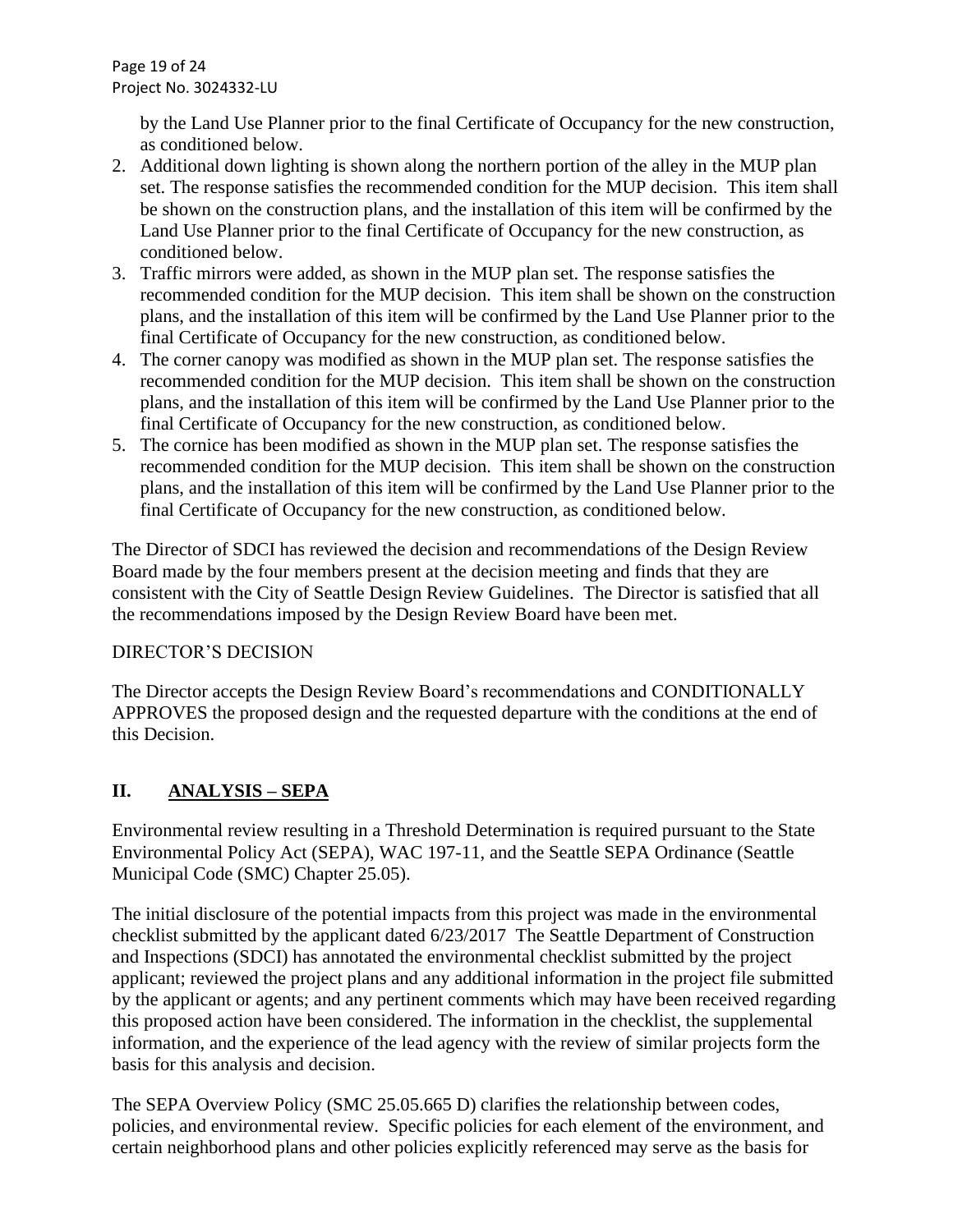Page 20 of 24 Project No. 3024332-LU

exercising substantive SEPA authority. The Overview Policy states in part: "*where City regulations have been adopted to address an environmental impact, it shall be presumed that such regulations are adequate to achieve sufficient mitigation*" subject to some limitations.

Under such limitations/circumstances, mitigation can be considered. Thus, a more detailed discussion of some of the impacts is appropriate.

### Short Term Impacts

Construction activities could result in the following adverse impacts: construction dust and storm water runoff, erosion, emissions from construction machinery and vehicles, increased particulate levels, increased noise levels, occasional disruption of adjacent vehicular and pedestrian traffic, a small increase in traffic and parking impacts due to construction related vehicles, and increases in greenhouse gas emissions. Several construction-related impacts are mitigated by existing City codes and ordinances applicable to the project such as: the Stormwater Code (SMC 22.800-808), the Grading Code (SMC 22.170), the Street Use Ordinance (SMC Title 15), the Seattle Building Code, and the Noise Control Ordinance (SMC 25.08). Puget Sound Clean Air Agency regulations require control of fugitive dust to protect air quality. The following analyzes construction-related noise, air quality, greenhouse gas, construction traffic and parking impacts, as well as mitigation.

### *Greenhouse Gas Emissions*

Construction activities including construction worker commutes, truck trips, the operation of construction equipment and machinery, and the manufacture of the construction materials themselves result in increases in carbon dioxide and other greenhouse gas emissions which adversely impact air quality and contribute to climate change and global warming. While these impacts are adverse, no further mitigation is warranted pursuant to SMC 25.05.675.A.

### Construction Impacts - Parking and Traffic

Increased trip generation is expected during the proposed demolition, grading, and construction activity. The area is subject to significant traffic congestion during peak travel times on nearby arterials. Large trucks turning onto arterial streets would be expected to further exacerbate the flow of traffic.

The area includes limited and timed or metered on-street parking. Additional parking demand from construction vehicles would be expected to further exacerbate the supply of on-street parking. It is the City's policy to minimize temporary adverse impacts associated with construction activities.

Pursuant to SMC 25.05.675.B (Construction Impacts Policy), additional mitigation is warranted and a Construction Management Plan is required, to be reviewed by Seattle Department of Transportation (SDOT). The requirements for a Construction Management Plan include a Haul Route and a Construction Parking Plan.

The applicant has provided a draft Construction Management Plan but has not yet demonstrated that this plan has been approved by SDOT. The submittal information and review process for Construction Management Plans are described on the SDOT website at: [Construction Use in the](http://www.seattle.gov/transportation/permits-and-services/permits/construction-use-in-the-right-of-way)  [Right of Way.](http://www.seattle.gov/transportation/permits-and-services/permits/construction-use-in-the-right-of-way)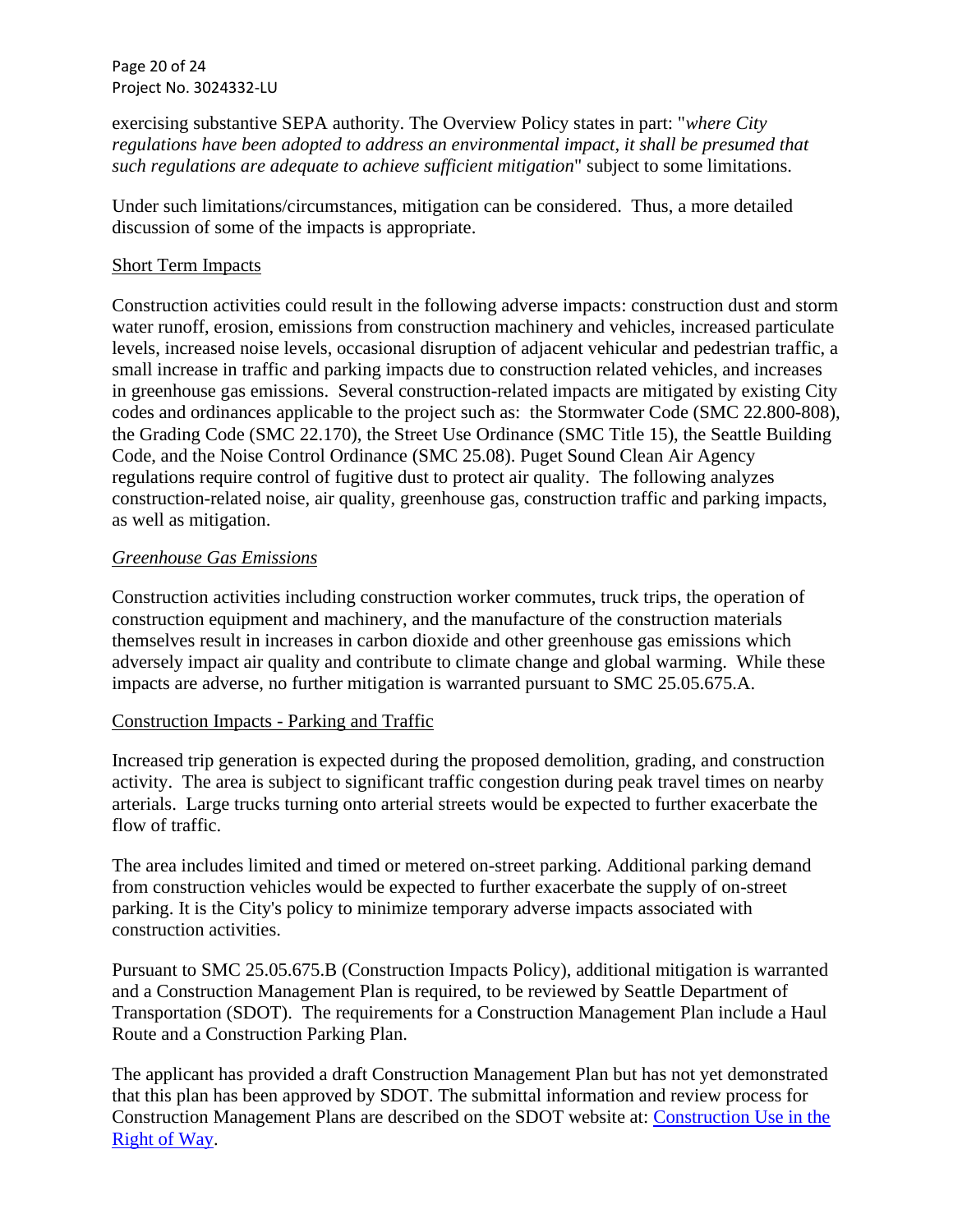Page 21 of 24 Project No. 3024332-LU

#### *Construction Impacts - Noise*

The project is expected to generate loud noise during demolition, grading and construction. The Seattle Noise Ordinance (SMC 25.08.425) permits increases in permissible sound levels associated with private development construction and equipment between the hours of 7:00 AM and 7:00 PM on weekdays and 9:00 AM and 7:00 PM on weekends and legal holidays in Lowrise, Midrise, Highrise, Residential-Commercial and Neighborhood Commercial zones.

If extended construction hours are necessary due to emergency reasons or construction in the right of way, the applicant may seek approval from SDCI through a Noise Variance request. The applicant's environmental checklist does not indicate that extended hours are anticipated.

A Construction Management Plan will be required prior to issuance of the first building permit, including contact information in the event of complaints about construction noise, and measures to reduce or prevent noise impacts. The submittal information and review process for Construction Management Plans are described on the SDOT website at: [Construction Use in the](http://www.seattle.gov/transportation/permits-and-services/permits/construction-use-in-the-right-of-way)  [Right of Way.](http://www.seattle.gov/transportation/permits-and-services/permits/construction-use-in-the-right-of-way) The limitations stipulated in the Noise Ordinance and the CMP are sufficient to mitigate noise impacts; therefore, no additional SEPA conditioning is necessary to mitigation noise impacts per SMC 25.05.675.B.

### Long Term Impacts

Long-term or use-related impacts are also anticipated as a result of approval of this proposal including the following: greenhouse gas emissions; parking; possible increased traffic in the area. Compliance with applicable codes and ordinances is adequate to achieve sufficient mitigation of most long-term impacts and no further conditioning is warranted by SEPA policies. However, greenhouse gas, historic resources, height bulk and scale, parking, and transportation warrant further analysis.

### *Greenhouse Gas Emissions*

Operational activities, primarily vehicular trips associated with the project's energy consumption, are expected to result in increases in carbon dioxide and other greenhouse gas emissions which adversely impact air quality and contribute to climate change and global warming. While these impacts are adverse, no further mitigation is warranted pursuant to SMC 25.05.675.A.

### *Historic Resources*

The existing structure on site is more than 50 years old. This structure was reviewed for potential to meet historic landmark status. The Department of Neighborhoods reviewed the proposal for compliance with the Landmarks Preservation requirements of SMC 25.12 and indicated the structure on site is unlikely to qualify for historic landmark status. Per the Overview policies in SMC 25.05.665.D, the existing City Codes and regulations to mitigate impacts to historic resources are presumed to be sufficient, and no further conditioning is warranted per SMC 25.05.675.H.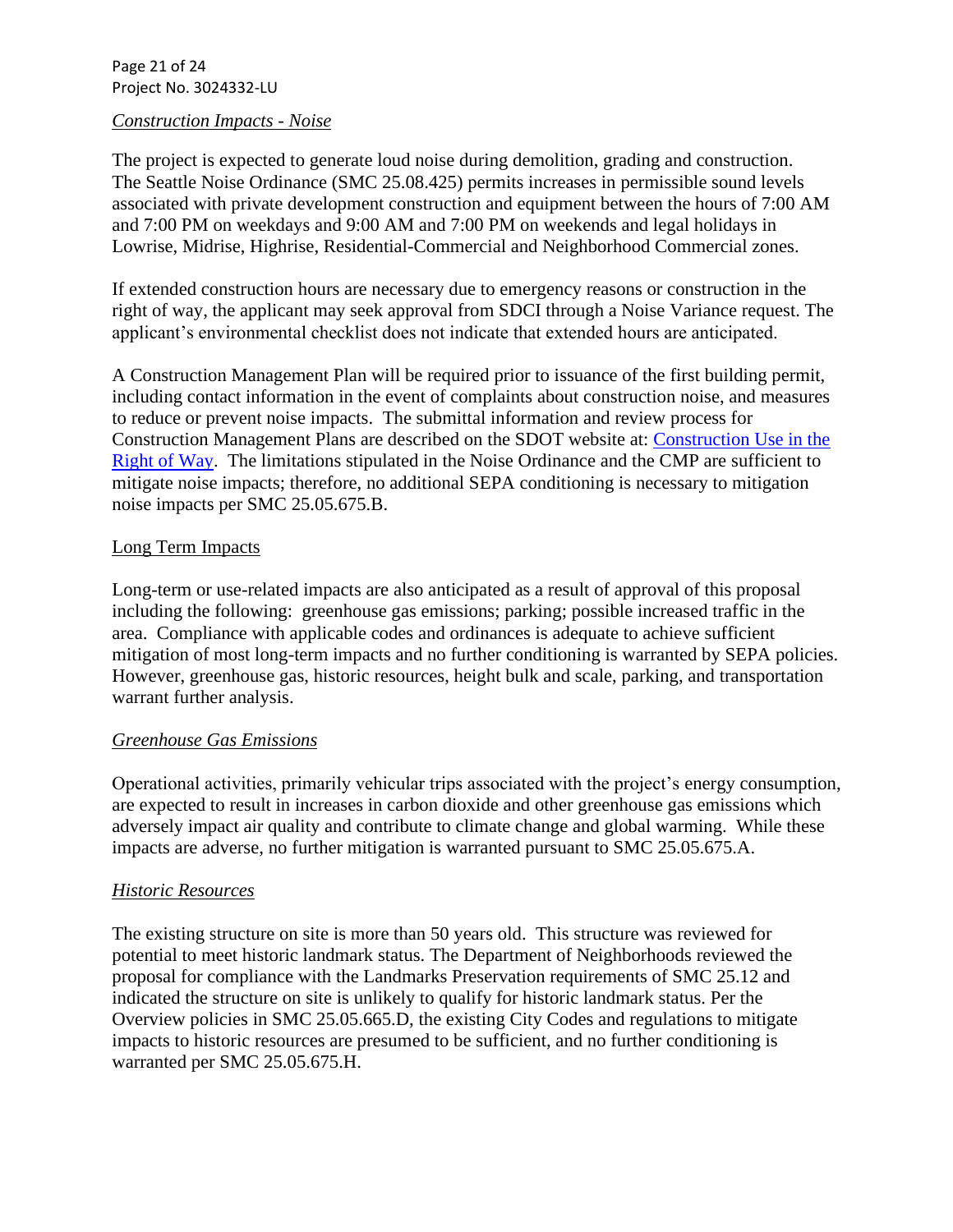Page 22 of 24 Project No. 3024332-LU

### *Height, Bulk, and Scale*

The proposal completed the design review process described in SMC 23.41. Design review considers mitigation for height, bulk and scale through modulation, articulation, landscaping, and façade treatment.

Section 25.05.675.G.2.c of the Seattle SEPA Ordinance provides the following: "The Citywide Design Guidelines (and any Council-approved, neighborhood design guidelines) are intended to mitigate the same adverse height, bulk, and scale impacts addressed in these policies. A project that is approved pursuant to the Design Review Process shall be presumed to comply with these Height, Bulk, and Scale policies. This presumption may be rebutted only by clear and convincing evidence that height, bulk and scale impacts documented through environmental review have not been adequately mitigated. Any additional mitigation imposed by the decision maker pursuant to these height, bulk, and scale policies on projects that have undergone Design Review shall comply with design guidelines applicable to the project."

The height, bulk and scale of the proposed development and relationship to nearby context have been addressed during the Design Review process. Pursuant to the Overview policies in SMC 25.05.665.D, the existing City Codes and regulations to mitigate height, bulk and scale impacts are adequate and additional mitigation is not warranted under SMC 25.05.675.G.

### *Parking*

The proposed development includes 56 residential units, with four live-work units and commercial space (5,466 square feet total commercial use), with 44 off-street vehicular parking spaces. The traffic and parking analysis (Traffic and Parking Study by William Popp Associates 6/24/17; Parking Utilization Study 4/3/18 by William Popp Associates; Parking Utilization Study Update 11/14/18) indicates a peak demand for approximately 62 vehicles from the proposed development, with the peak demand occurring between 10pm-5am. Peak residential demand typically occurs overnight, and peak commercial use typically occurs during daytime business hours.

The traffic and parking analysis noted that the existing on-street parking utilization rate is approximately 73 % within 800' of the site. The proposed development peak demand of 62 parking spaces would not be accommodated by the proposed 44 parking off-street spaces in the development, resulting in a spillover demand for 18 on-street parking spaces. The proposal therefore would have a potential additional impact to on-street parking utilization. Total cumulative parking demand of the proposal and other projects in the vicinity would result in a potential on-street parking utilization of 97 % within 800' of the site.

SMC 25.05.675.M notes that there is no SEPA authority provided for mitigation of parking impacts in Urban Villages within 1,320 feet of frequent transit service. This site is located in an Urban Village within 1,320 feet of frequent transit service. Regardless of the parking demand impacts, no SEPA authority is provided to mitigate impacts of parking demand from this proposal.

### *Transportati*on

The Traffic Impact Analysis (Traffic and Parking Study by William Popp Associates 6/24/17) indicated that the project is expected to generate a net total of 406 daily vehicle trips, with 23 net new PM peak hour trips and 8 AM peak hour trips.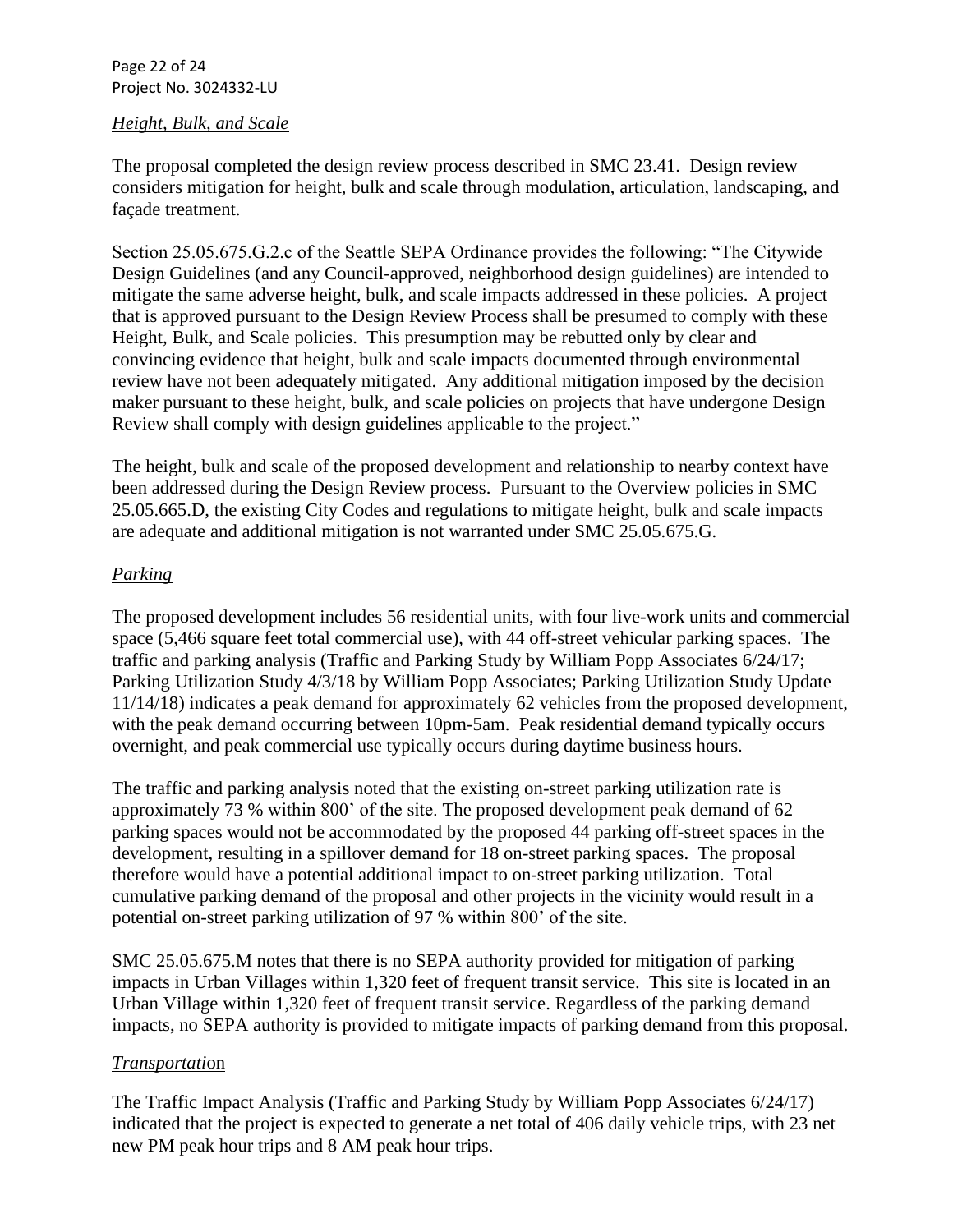Page 23 of 24 Project No. 3024332-LU

The additional trips are expected to distribute on various roadways near the project site, including Fauntleroy Way SW, SW Alaska St, and California Ave SW and would have minimal impact on levels of service at nearby intersections and on the overall transportation system. The SDCI Transportation Planner reviewed the information and determined that no mitigation is warranted per SMC 25.05.675.R.

### **DECISION – SEPA**

This decision was made after review by the responsible official on behalf of the lead agency of a completed environmental checklist and other information on file with the responsible department. This constitutes the Threshold Determination and form. The intent of this declaration is to satisfy the requirement of the State Environmental Policy Act (RCW 43.21.C), including the requirement to inform the public of agency decisions pursuant to SEPA.



Determination of Non-Significance. This proposal has been determined to not have a significant adverse impact upon the environment. An EIS is not required under RCW 43.21.030(2) (c).

The lead agency for this proposal has determined that it does not have a probable significant adverse impact on the environment. An environmental impact statement (EIS) is not required under RCW [43.21C.030](http://apps.leg.wa.gov/RCW/default.aspx?cite=43.21C.030) (2)(c). This decision was made after review of a completed environmental checklist and other information on file with the lead agency. This information is available to the public on request.

This DNS is issued after using the optional DNS process in WAC [197-11-355](http://apps.leg.wa.gov/WAC/default.aspx?cite=197-11-355) and Early review DNS process in SMC 25.05.355. There is no further comment period on the DNS.

### **CONDITIONS – DESIGN REVIEW**

### *For the Life of the Project*

1. The building and landscape design shall be substantially consistent with the materials represented at the Recommendation meeting and in the materials submitted after the Recommendation meeting, before the MUP issuance. Any change to the proposed design, including materials or colors, shall require prior approval by the Land Use Planner [\(crystal.torres@seattle.gov\)](mailto:crystal.torres@seattle.gov).